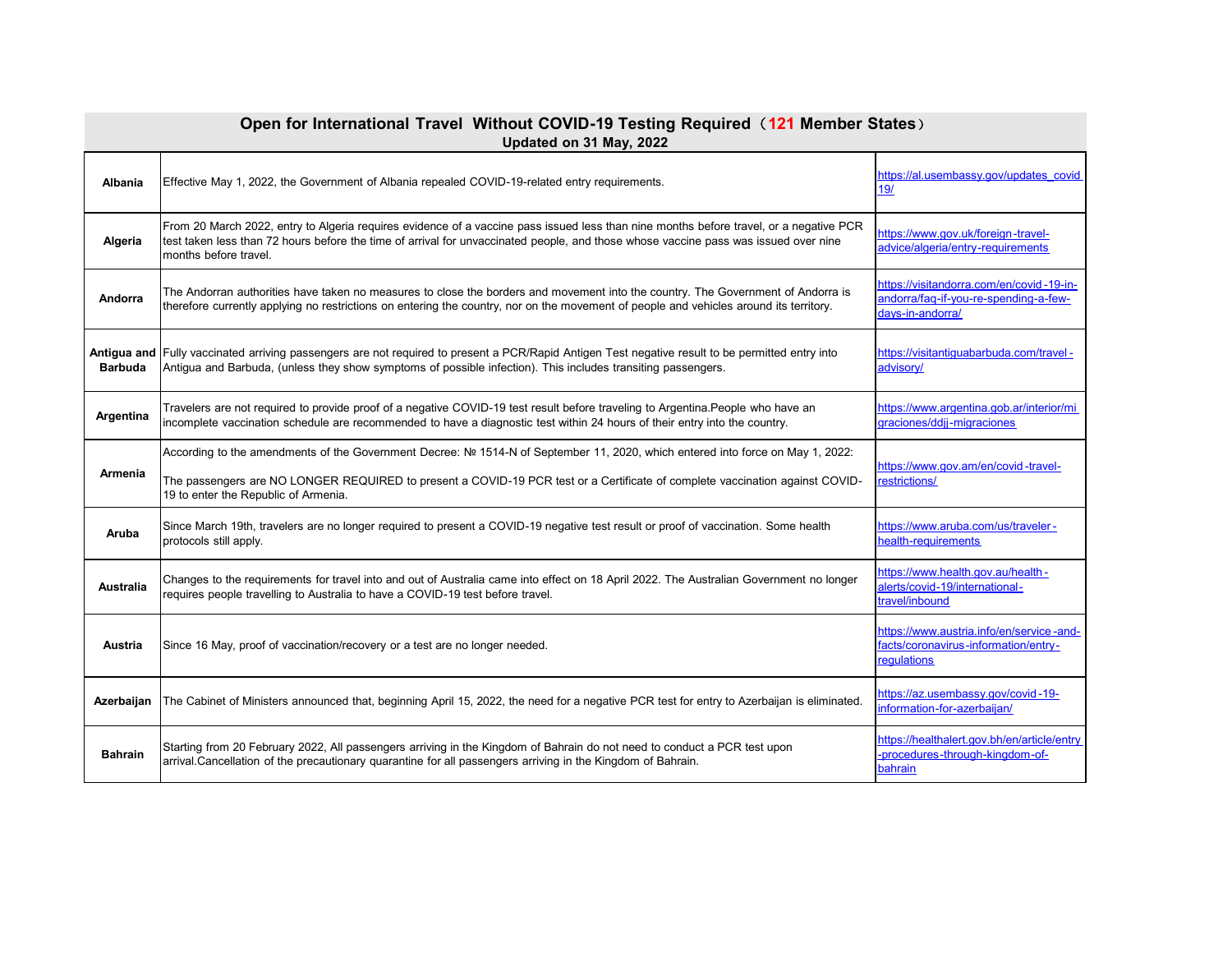| <b>Bangladesh</b>         | 1) Vaccinated with Covid-19 vaccine:Travelers completed full dose (single/double dose as applicable for a full dose) of WHO approved<br>Covid-19 vaccine can enter Bangladesh with the official proof of certification of vaccination and no RT PCR based COVID-19 negative<br>certificate is required.<br>2) Not vaccinated with Covid-19 vaccine: Travelers without having full dose (single/double dose as applicable for a full dose) of Covid-19<br>vaccine can enter Bangladesh if they possess RT PCR based COVID-19 negative certificate done within 72 hours of departure time                                                                                                                                                                                                                                                                                                                                                                                                                                                                                                                                              | http://caab.gov.bd/circul/FSR%2001 -<br>2022.pdf                                                            |
|---------------------------|--------------------------------------------------------------------------------------------------------------------------------------------------------------------------------------------------------------------------------------------------------------------------------------------------------------------------------------------------------------------------------------------------------------------------------------------------------------------------------------------------------------------------------------------------------------------------------------------------------------------------------------------------------------------------------------------------------------------------------------------------------------------------------------------------------------------------------------------------------------------------------------------------------------------------------------------------------------------------------------------------------------------------------------------------------------------------------------------------------------------------------------|-------------------------------------------------------------------------------------------------------------|
| <b>Belarus</b>            | There are no restrictions on entry into Belarus for citizens of Belarus, foreign citizens and stateless persons.                                                                                                                                                                                                                                                                                                                                                                                                                                                                                                                                                                                                                                                                                                                                                                                                                                                                                                                                                                                                                     | https://qpk.gov.by/covid-19/                                                                                |
| <b>Belgium</b>            | For all travel to Belgium, persons whose primary residence is not in Belgium must have a valid and recognized vaccination or recovery<br>certificate or negative test result.A digital EU-COVID certificate or other certificate in Dutch, French, German or English, indicating that a<br>PCR test with negative result was performed in an official laboratory not more than 72 hours before arrival on the Belgian territory, or a<br>Rapid Antigen Test (RAT) with negative result performed by a professional within 24 hours before arrival on the Belgian territory                                                                                                                                                                                                                                                                                                                                                                                                                                                                                                                                                           | https://www.info-<br>coronavirus.be/en/faq/#006                                                             |
| <b>Belize</b>             | Effective March 1, 2022, fully vaccinated travellers no longer require a negative test but must show proof of vaccination for entry into<br>Belize's airport, land borders or sea ports. If unable to show proof or if unvaccinated, the traveller must present proof of a negative PCR<br>result taken within 72 hours of arrival or a negative Antigen Rapid test taken within 48 hours of arrival. A test can be administered by the<br>Ministry responsible for health at the airport.<br>Every child under the age of 5 years shall not be subjected to testing for SARSCoV2 upon entry into Belize through airport, land or sea<br>port.                                                                                                                                                                                                                                                                                                                                                                                                                                                                                       | https://belizetourismboard.org/news-<br>and-gallery/belize-covid-19-travel-<br>updates/                     |
| <b>Bolivia</b>            | The national government announced on 29 April the relaxation of prevention measures against COVID-19 for the entry of foreigners into<br>the country, now they must only present a vaccination certificate with a complete scheme or failing that, a negative PCR test in real time.                                                                                                                                                                                                                                                                                                                                                                                                                                                                                                                                                                                                                                                                                                                                                                                                                                                 | https://www.minsalud.gob.bo/                                                                                |
| Bosnia and<br>Herzegovina | A foreigner who meets the conditions for entry into Bosnia and Herzegovina prescribed by the Aliens Act may enter Bosnia and<br>Herzegovina if he presents one of the following evidence at the border crossing point of Bosnia and Herzegovina:<br>1) negative finding of a PCR test or rapid antigen test for SARS-CoV-2, which is not more than 48 hours old if it comes from european<br>countries, and if it comes from other countries, which is not more than 72 hours old until arrival at the border crossing of Bosnia and<br>Herzegovina,<br>2) vaccination certificate for a person who received a second dose of the COVID-19 vaccine more than 14 days ago from the date of<br>arrival at the border crossing of Bosnia and Herzegovina or was vaccinated with one dose 14 days ago and more than the day of arrival at<br>the border crossing of Bosnia and Herzegovina, in the case of a vaccine received in one dose,<br>3)a certificate issued by a doctor that he has survived COVID-19 in the past period from 14 days to 180 days from the date of arrival at<br>the border crossing of Bosnia and Herzegovina. | http://www.granpol.gov.ba/Content/Rea<br>d/76?title=Stranci                                                 |
| <b>Bostswana</b>          | Fully vaccinated travelers with proof of a booster dose do not need to present negative COVID-19 test results.Others are required to show<br>proof of a negative PCR COVID-19 test within 72 hours of travel and must submit to vaccination on arrival at the Port of Entry.                                                                                                                                                                                                                                                                                                                                                                                                                                                                                                                                                                                                                                                                                                                                                                                                                                                         | https://bw.usembassy.gov/covid-19-<br>information/                                                          |
| <b>Brazil</b>             | Fully vaccinated travelers are not required to present proof of negative COVID-19 test results before traveling to Brazil.                                                                                                                                                                                                                                                                                                                                                                                                                                                                                                                                                                                                                                                                                                                                                                                                                                                                                                                                                                                                           | https://www.in.gov.br/en/web/dou/ -<br>/portaria-interministerial-n-670-de-1-de-<br>abril-de-2022-390351794 |
| <b>Bulgaria</b>           | As of 1 May 2022, the restrictions on entry into the territory of the Republic of Bulgaria are lifted.                                                                                                                                                                                                                                                                                                                                                                                                                                                                                                                                                                                                                                                                                                                                                                                                                                                                                                                                                                                                                               | https://coronavirus.bg/bg/az-<br>sum/zavrashtam-se-bulgaria                                                 |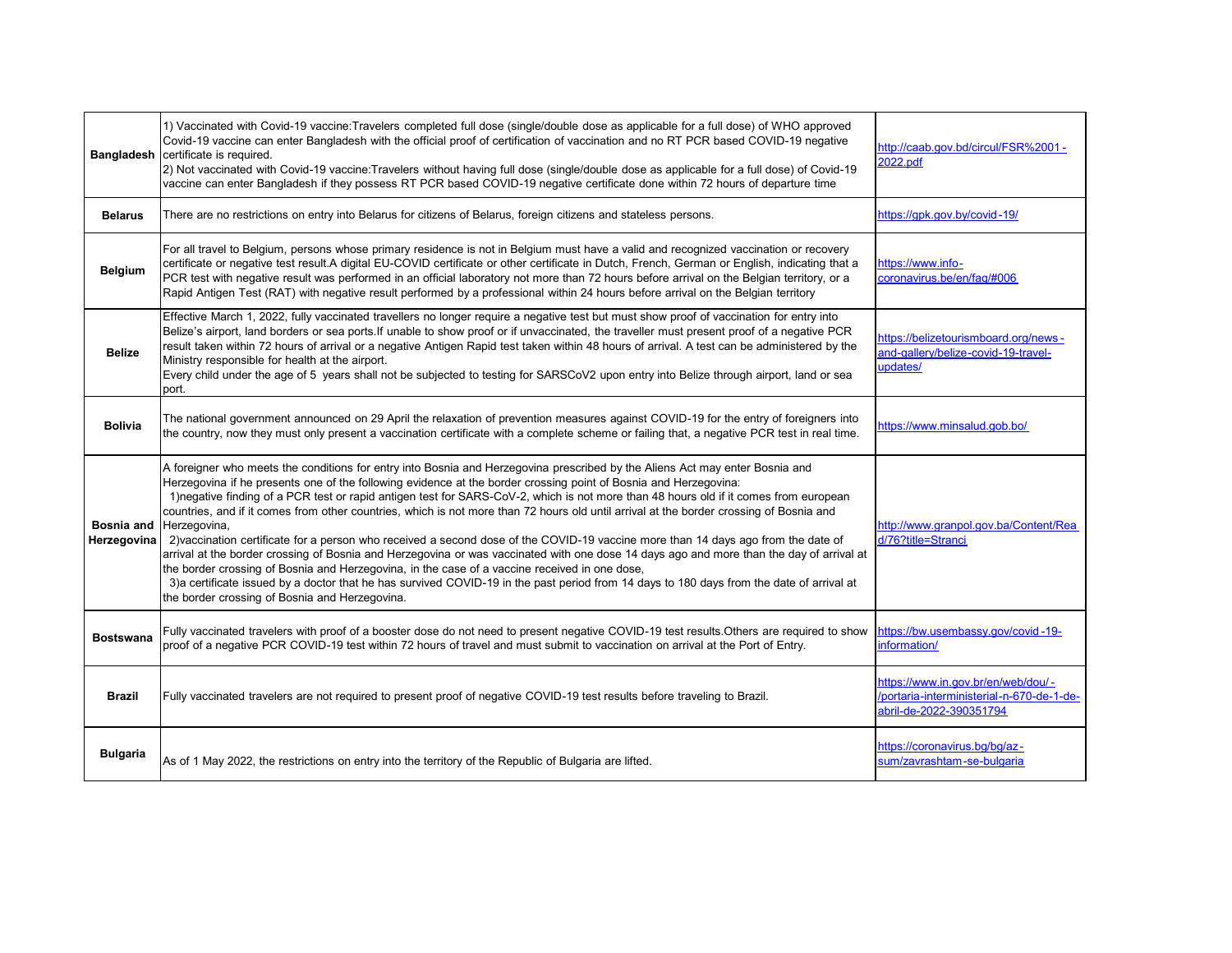| Cambodia          | As of March 17 2022, the Royal Government of Cambodia has officially decided as follow: 1) Waiving the requirement for the Negative 72-<br>hour certificate of COVID-19 PCR Test Result prior to arrival in Cambodia. 2) Waiving the requirement for Antigen Rapid Test upon<br>arrival. 3) Reopening the Visa On Arrival service for all international travelers by air, land and sea by meeting the immigration requirements<br>as previously implemented prior to the global pandemic of COVID-19.                                                                                                                                                                                                                                                                          | https://www.embassyofcambodiadc.org/<br>embassy-updates/pr-no-098-easing-of-<br>entry-requirements-march-17-2022                                                                                                      |
|-------------------|--------------------------------------------------------------------------------------------------------------------------------------------------------------------------------------------------------------------------------------------------------------------------------------------------------------------------------------------------------------------------------------------------------------------------------------------------------------------------------------------------------------------------------------------------------------------------------------------------------------------------------------------------------------------------------------------------------------------------------------------------------------------------------|-----------------------------------------------------------------------------------------------------------------------------------------------------------------------------------------------------------------------|
| Canada            | Starting April 1, 2022, pre-entry tests are no longer required for fully vaccinated travellers entering Canada by land, air or water.<br>Unvaccinated and partially vaccinated children 5 years of age or older must provide a valid pre-entry test result, even if they are<br>accompanying a fully vaccinated adult.<br>Children who are less than 5 years old are not required to test, regardless of their vaccination status.                                                                                                                                                                                                                                                                                                                                             | https://travel.gc.ca/travel-covid/travel-<br>restrictions/flying-canada-<br>checklist/covid-19-testing-travellers-<br>comina-into-<br>canada?utm_campaign=gac-amc-<br>covid-20-21&utm_source=travel-<br>covid travel- |
| Cape Verde        | If you're fully vaccinated, you can enter Cape Verde without needing to test or quarantine but you will need to present proof of your<br>vaccination status when you check-in for your flight to Cape Verde. If you're not fully vaccinated, you'll need to show proof of a negative<br>PCR test (taken no more than 72 hours before you travel) or an antigen test (taken no more than 48 hours before you travel) when you<br>check-in for your flight to Cape Verde. If you're not fully vaccinated but have tested positive for COVID-19 in the last year, you can enter<br>Cape Verde with a COVID-19 recovery certificate showing you recovered from COVID-19 no less than 11 days and no more than 180 days<br>before you travel.                                       | https://www.gov.uk/foreign-travel-<br>advice/cape-verde/entry-requirements                                                                                                                                            |
| Chad              | If you're fully vaccinated, you can enter Chad without needing to test or quarantine. You must present proof that you have been fully<br>vaccinated to enter Chad. If you're not fully vaccinated, you'll need to show proof of a negative PCR test (taken no more than 96 hours<br>before entry) in order to enter Chad.                                                                                                                                                                                                                                                                                                                                                                                                                                                      | https://www.gov.uk/foreign-travel-<br>advice/chad/entry-requirements                                                                                                                                                  |
|                   | Cook Islands From 1 May, pre-departure testing has been removed for all international arrivals                                                                                                                                                                                                                                                                                                                                                                                                                                                                                                                                                                                                                                                                                 | https://cookislands.travel/entry                                                                                                                                                                                      |
| Colombia          | International travelers who entered Colombia should not present a negative PCR test to enter the country. They only have to do their<br>Check-Mig registration 24 hours before their flight at the following link: migracioncolombia.gov.co.                                                                                                                                                                                                                                                                                                                                                                                                                                                                                                                                   | https://colombia.travel/en/covid-19-<br>information                                                                                                                                                                   |
| <b>Costa Rica</b> | Starting April 1, the temporary migration measures established in the framework of the national health emergency due to COVID-19 are<br>repealed.                                                                                                                                                                                                                                                                                                                                                                                                                                                                                                                                                                                                                              | https://www.visitcostarica.com/en/costa-<br>rica/planning-your-trip/entry-<br>equirements                                                                                                                             |
| Croatia           | Croatia removed all border crossing restrictions, notably the requirement for non-EU citizens to present a COVID-19 certificate or proof of<br>vaccination for entry to Croatia. There are no longer any COVID-related restrictions for entry to Croatia.                                                                                                                                                                                                                                                                                                                                                                                                                                                                                                                      | https://hr.usembassy.gov/covid-19-<br>information/                                                                                                                                                                    |
| Cuba              | In accordance with the international and national epidemiological situation of COVID-19 and the levels of immunization achieved, it has<br>been decided to make the following modifications to the entry requirements to the country as part of the International Health Control.<br>1)<br>Eliminate as a requirement for entry to the country the presentation of a test for COVID-19 (Antigen Test or PCR-RT) carried out in the<br>country of origin, as well as the certificate of vaccination against COVID-19.2) Maintain the sampling for SARS CoV-2 study (free)<br>randomly to travelers at the points of entry into the country, taking into account the number of flights, the entry of boats and the<br>epidemiological risk represented by the country of origin. | https://www.mintur.gob.cu/protocolos/                                                                                                                                                                                 |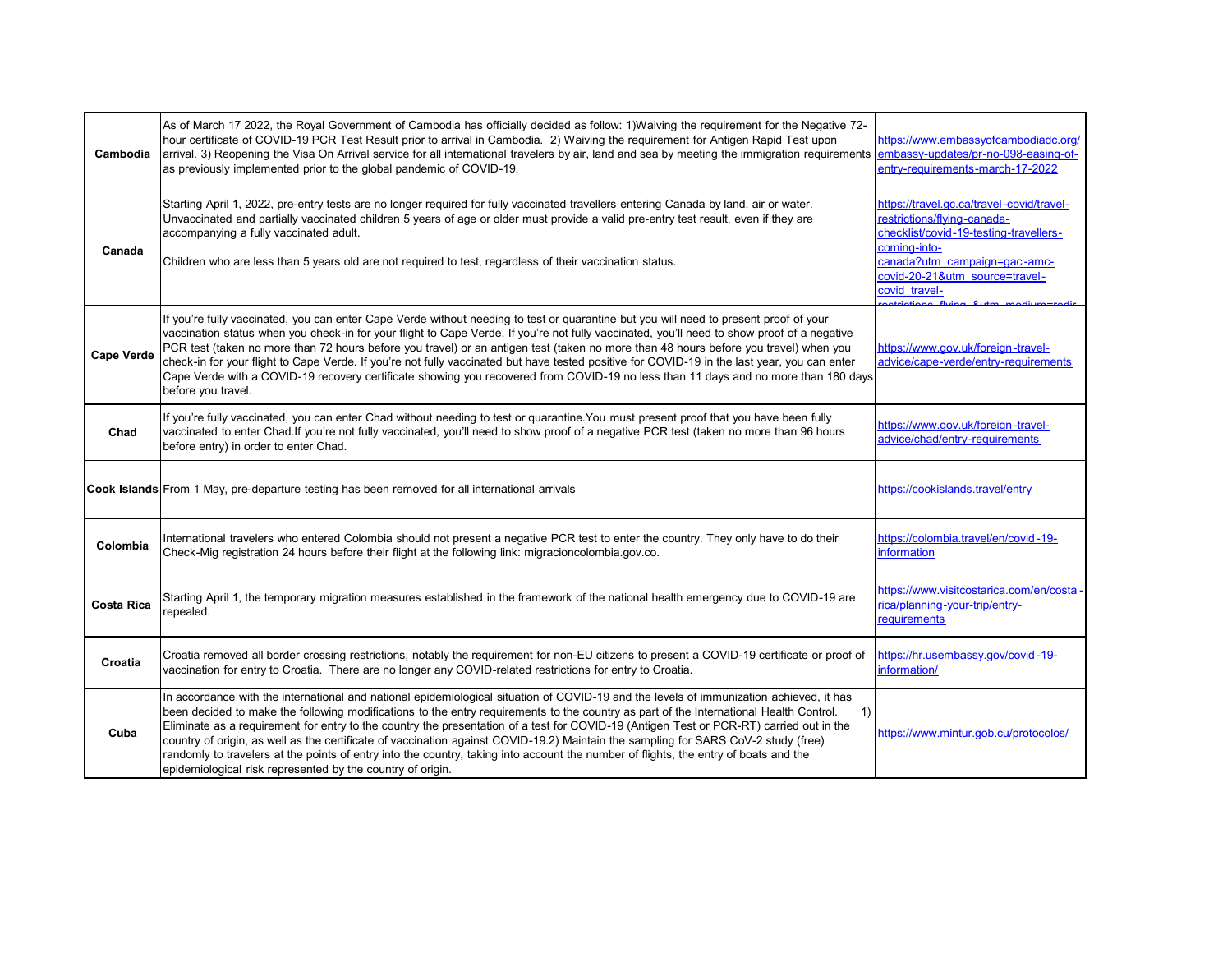| Cyprus                   | Updated 22 April 2022,pre-departure tests are no longer required for persons who are fully vaccinated or recently recovered to entry into<br>Cyprus. Non vaccinated and non recovered persons are required the PCR test 72h or antigen rapid test 24h prior to departure (traveler-<br>paid).                                                                                                                                                                                                                                                                                                                                                                                                                                                                                                                                                                                                                                                                                                                                                                                                                                                                                                                                                                                 | https://www.visitcyprus.com/files/Covid1<br>9/COVID-19 Destination Protocol-<br>updated 22nd April 2022.pdf                                                       |
|--------------------------|-------------------------------------------------------------------------------------------------------------------------------------------------------------------------------------------------------------------------------------------------------------------------------------------------------------------------------------------------------------------------------------------------------------------------------------------------------------------------------------------------------------------------------------------------------------------------------------------------------------------------------------------------------------------------------------------------------------------------------------------------------------------------------------------------------------------------------------------------------------------------------------------------------------------------------------------------------------------------------------------------------------------------------------------------------------------------------------------------------------------------------------------------------------------------------------------------------------------------------------------------------------------------------|-------------------------------------------------------------------------------------------------------------------------------------------------------------------|
| Czech<br><b>Republic</b> | As of 9th April 2022, the protective measures regarding the conditions of entry into the Czech Republic in relation to the epidemic of covid-<br>19 have been suspended. Entry into the Czech Republic is no longer subject to any special epidemiological conditions to prevent the<br>spread of the disease. The entry-ban for foreigners from third-countries and the obligation to prove infection-free status have been lifted.                                                                                                                                                                                                                                                                                                                                                                                                                                                                                                                                                                                                                                                                                                                                                                                                                                          | https://www.mvcr.cz/mvcren/article/as -<br>of-december-27th-2021-the-rules-for-<br>entry-into-the-czech-republic-will-be-<br>tightened-for-foreign-nationals.aspx |
| Denmark                  | There are no COVID-19 related restrictions on entry into Denmark.However, on board airplanes you may be met with requirements<br>regarding COVID-19 certificate, and when visiting homes for the elderly, social institutions and hospitals you may be met with requirements<br>regarding face masks.                                                                                                                                                                                                                                                                                                                                                                                                                                                                                                                                                                                                                                                                                                                                                                                                                                                                                                                                                                         | https://en.coronasmitte.dk/travel-<br>rules/covidtravelrules                                                                                                      |
| <b>Dominica</b>          | As of April 4th, travellers will no longer be required to fill and submit the pre-travel online form.<br>The requirement for pre-arrival testing, and testing on arrival for vaccinated travellers at all ports of entry, including seafarers and yachters,<br>has been removed.<br>Unvaccinated<br>travellers must present a negative PCR Test result from a nasopharyngeal swab taken within 72 hours prior to arrival;<br>Or, a Rapid Antigen Test result from a nasopharyngeal swab taken within 48 hours prior to the expected arrival time in Dominica.                                                                                                                                                                                                                                                                                                                                                                                                                                                                                                                                                                                                                                                                                                                 | - https://discoverdominica.com/en/travel<br>advisory-for-dominica                                                                                                 |
| Dominican<br>Republic    | As of April 23, 2022, all passengers and crew members do not need to present a COVID-19 Vaccination Card, PCR, or antigen test to<br>enter the Dominican Republic or to enter tourist centers, any establishments or to receive services such as excursions.                                                                                                                                                                                                                                                                                                                                                                                                                                                                                                                                                                                                                                                                                                                                                                                                                                                                                                                                                                                                                  | https://www.godominicanrepublic.com/n<br>ewsroom/coronavirus/                                                                                                     |
| Egypt                    | 1) All passengers travelling to Egypt (including Egyptians) must be in possession of negative PCR test certificate for COVID-19 with Quick<br>Response (QR) code, taken at a maximum of 72 hours before their flight departure time.<br>2) It is reported that the Government of Egypt will also allow travelers to enter with proof of a WHO-approved COVID-19 vaccination. The<br>vaccination certificate must comply with the rules of the issuing country and contain a QR code. Note: most U.S. vaccination cards,<br>including those issued by the Centers for Disease Control, do not include a QR code required by the Government of Egypt, and, as a result<br>most U.S. vaccination cards are not accepted by Egyptian authorities.<br>3) Except for the Janssen / Johnson & Johnson vaccine, two doses are always required. The Egyptian authorities do not recognize<br>vaccination of a recovered person with just one vaccination dose.<br>4) Passengers travelling from Japan, China, Thailand, North America, South America, Canada, London Heathrow, Paris, and Frankfurt<br>will be allowed to provide the test certificate performed at a maximum of 96 hours prior to flight departure, due to the long travel and transit<br>period from these airports. | https://eq.usembassy.gov/u-s-citizen-<br>services/covid-19-information/                                                                                           |
| <b>El Salvador</b>       | The Government of El Salvador has removed COVID-19 testing/vaccination requirements for entry. Visitors are advised however to bring<br>proof of vaccination with them, as this may be requested for entry into certain events or locations in El Salvador.                                                                                                                                                                                                                                                                                                                                                                                                                                                                                                                                                                                                                                                                                                                                                                                                                                                                                                                                                                                                                   | https://www.dfa.ie/travel/travel-advice/a-<br>z-list-of-countries/el-salvador/                                                                                    |
| Estonia                  | If you are vaccinated against COVID-19 or have had the disease, you must be prepared to submit a respective certificate. In case you<br>don't have a certificate, you must present or do a coronavirus test. The obligation of testing and isolation depends on the level of the risk in state-border/travelling-estonia/testing-<br>Estonia at the time of travelling and the country from which you arrive. All people with symptoms of the disease must self-isolate.                                                                                                                                                                                                                                                                                                                                                                                                                                                                                                                                                                                                                                                                                                                                                                                                      | https://kriis.ee/en/travelling-crossing-<br>covid-certificates-self-isolation                                                                                     |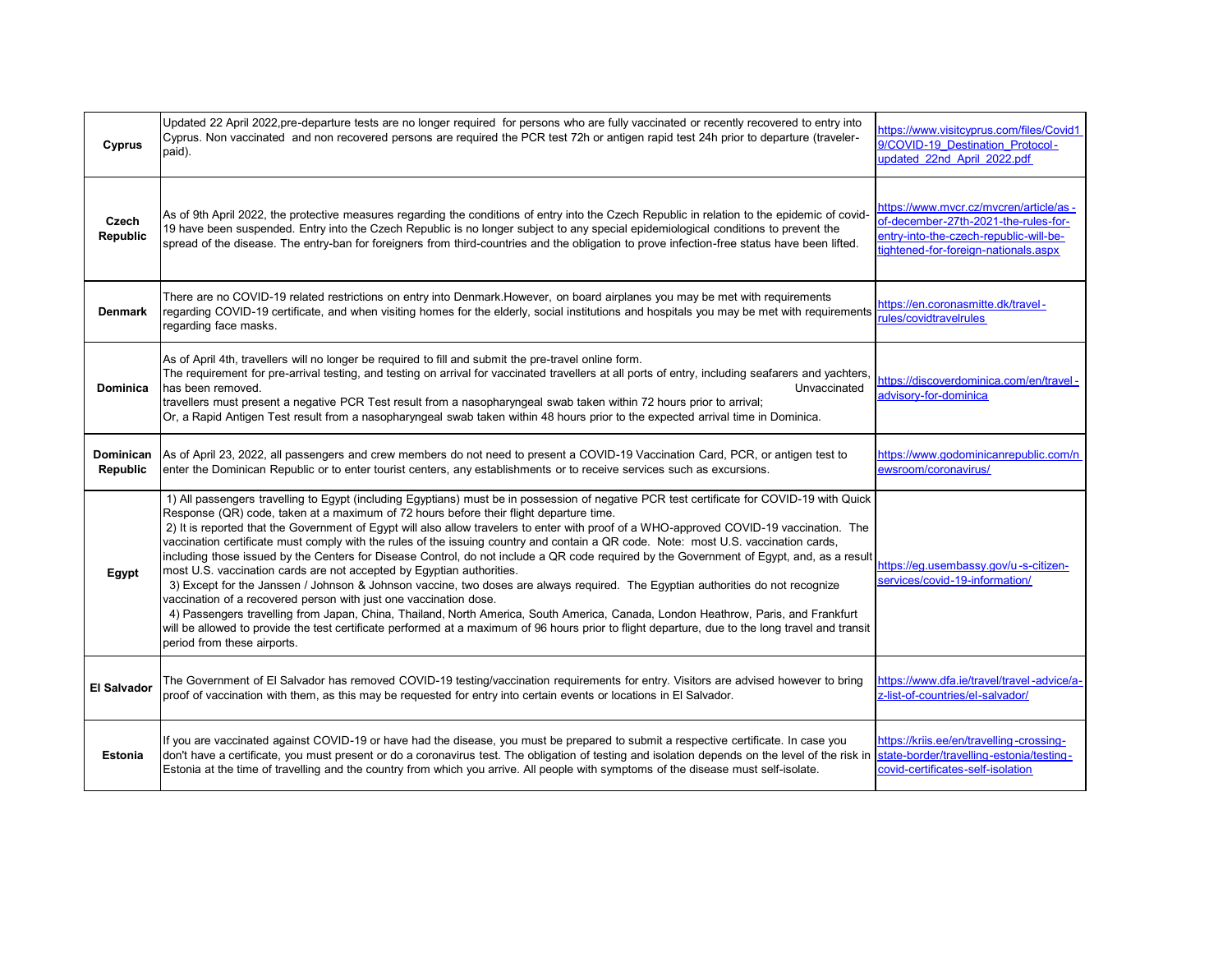| Eswatini        | As at March 2022, Eswatini is open to all visitors based on the following requirements:<br>Travellers entering and exiting the Kingdom of Eswatini must produce EITHER of the following, upon arrival at the Points of Entry:<br>A valid COVID-19 vaccination certificate (hard or electronic) and must be fully vaccinated.<br>OR.<br>A valid negative COVID-19 PCR test result (hard or electronic) that is not older than 72 hours, for the unvaccinated.                                                                                                                                                                                                                                                                                                                                                                                                                                                                                                                                  | https://www.thekingdomofeswatini.com/t<br>ravel-advice/                                                                                                                                                                                                      |
|-----------------|-----------------------------------------------------------------------------------------------------------------------------------------------------------------------------------------------------------------------------------------------------------------------------------------------------------------------------------------------------------------------------------------------------------------------------------------------------------------------------------------------------------------------------------------------------------------------------------------------------------------------------------------------------------------------------------------------------------------------------------------------------------------------------------------------------------------------------------------------------------------------------------------------------------------------------------------------------------------------------------------------|--------------------------------------------------------------------------------------------------------------------------------------------------------------------------------------------------------------------------------------------------------------|
| <b>Ethiopia</b> | Passengers age 12 and over who have been fully vaccinated against COVID-19 more than two weeks before the date of entry are required<br>to show evidence of this. Accepted vaccinations are a single dose of Johnson and Johnson, or two doses for Astra-Zeneca, Sinopharm,<br>Sinovac, Moderna and Pfizer. Travellers under the age of 12 do not need to show proof of vaccination.<br>If you're not<br>fully vaccinated, you'll need to show proof of a negative COVID-19 RT PCR test result issued within the 72 hours (3 days) before<br>departure, or a rapid lateral flow test up to 24 hours before arriving in Ethiopia.                                                                                                                                                                                                                                                                                                                                                              | https://www.gov.uk/foreign-travel-<br>advice/ethiopia/entry-requirements                                                                                                                                                                                     |
| <b>Finland</b>  | Person may be granted entry into Finland from any country if they present<br>1) a certificate of a complete and valid vaccination seriesLink to an external website, Opens in a new tab. At least 7 days must have<br>passed since the last vaccine dose has been received OR<br>(2) a single certificate that the person has recovered from covid-19 virus and has gotten one dose of valid vaccineLink to an external<br>website, Opens in a new tab. It is equated to a complete covid-19 vaccination series. OR<br>3) EU digital COVID certificateLink to an external website, Opens in a new tab that proves the person has recovered from covid-19 within 6<br>months.<br>4) All the above-mentioned requirements apply to persons born in 2006 or earlier.                                                                                                                                                                                                                             | https://raja.fi/en/quidelines-for-border-<br>traffic-during-pandemic#3externalborder                                                                                                                                                                         |
| <b>France</b>   | Since February 12, 2022, 1) For travelers vaccinated within the meaning of European regulations, no more tests is required on departure.<br>Proof of a complete vaccination schedule becomes sufficient to arrive in France, regardless of the country of origin, as was the case<br>before the distribution of the Omicron variant.2) For unvaccinated travellers, the obligation to present a negative test to travel to France<br>remains, but the measures on arrival (test, isolation) are lifted when they come from countries on the "green" list, characterized by a<br>moderate circulation of the virus.3) When unvaccinated travelers come from a country on the "orange" list, they must continue to present a<br>compelling reason justifying the need for them to come to mainland France and may still be subject to a random test on arrival. Travelers<br>who test positive will have to isolate themselves, in accordance with the recommendations of the Health Insurance. | https://www.interieur.gouv.fr/covid-19-<br>international-travel                                                                                                                                                                                              |
| Gabon           | Travelers are not required to take a negative COVID-19 test (PCR and/or serology) result.                                                                                                                                                                                                                                                                                                                                                                                                                                                                                                                                                                                                                                                                                                                                                                                                                                                                                                     | https://ga.usembassy.gov/u-s-citizen-<br>services/coronavirus-update/                                                                                                                                                                                        |
| Gambia          | As of December 11, 2021, the Ministry of Health updated entry requirements into The Gambia:<br>Fully vaccinated travelers into The Gambia do not need a PCR test to enter. However, if such individuals have signs or symptoms similar<br>to those of COVID-19, they will be required to undergo Rapid Diagnostic Test for COVID-19 at the airport.<br>Non-Vaccinated or Partially Vaccinated individuals will need a negative PCR test report valid within 72 hours for entry into the country.<br>Individuals who test positive for COVID-19 upon arrival, will be required to undergo mandatory quarantine at the traveler's own expense.                                                                                                                                                                                                                                                                                                                                                  | https://gm.usembassy.gov/covid-19-<br>information/                                                                                                                                                                                                           |
| Georgia         | From March 1, 2022, citizens of all countries, traveling by air, land, or sea from any country may enter Georgia if they present the<br>document confirming the full course of any COVID-19 vaccination OR present a negative PCR test taken within 72 hours (96 h)                                                                                                                                                                                                                                                                                                                                                                                                                                                                                                                                                                                                                                                                                                                           | https://georgia.travel/en US/article/covi<br>d-travel-alert                                                                                                                                                                                                  |
| Germany         | People who are fully vaccinated against the coronavirus (SARS-CoV-2) with vaccines approved by the European Medicines Agency (EMA)<br>(or equivalents of these vaccines used in non-EU countries) can enter Germany from non-EU countries (with the exception of China due to<br>the lack of possibility of mutual entry). Such individuals can also enter Germany for the purpose of visits or tourism. Fully vaccinated<br>individuals as defined above can apply for visas at a German mission abroad if required.                                                                                                                                                                                                                                                                                                                                                                                                                                                                         | https://www.bmi.bund.de/SharedDocs/fa<br>qs/EN/topics/civil-<br>protection/coronavirus/travel-<br>restrictions-border-control/IV-<br>restrictions-applying-to-air-and-sea-<br>travel-outside-of-europe/what-rules-<br>apply-for-fully-vaccinated-people.html |
| Ghana           | Vaccinated travelers do not need to show a negative COVID-19 test.(Last updated: 03/28/2022)                                                                                                                                                                                                                                                                                                                                                                                                                                                                                                                                                                                                                                                                                                                                                                                                                                                                                                  | https://qh.usembassy.gov/qhana-covid-<br>19-information/                                                                                                                                                                                                     |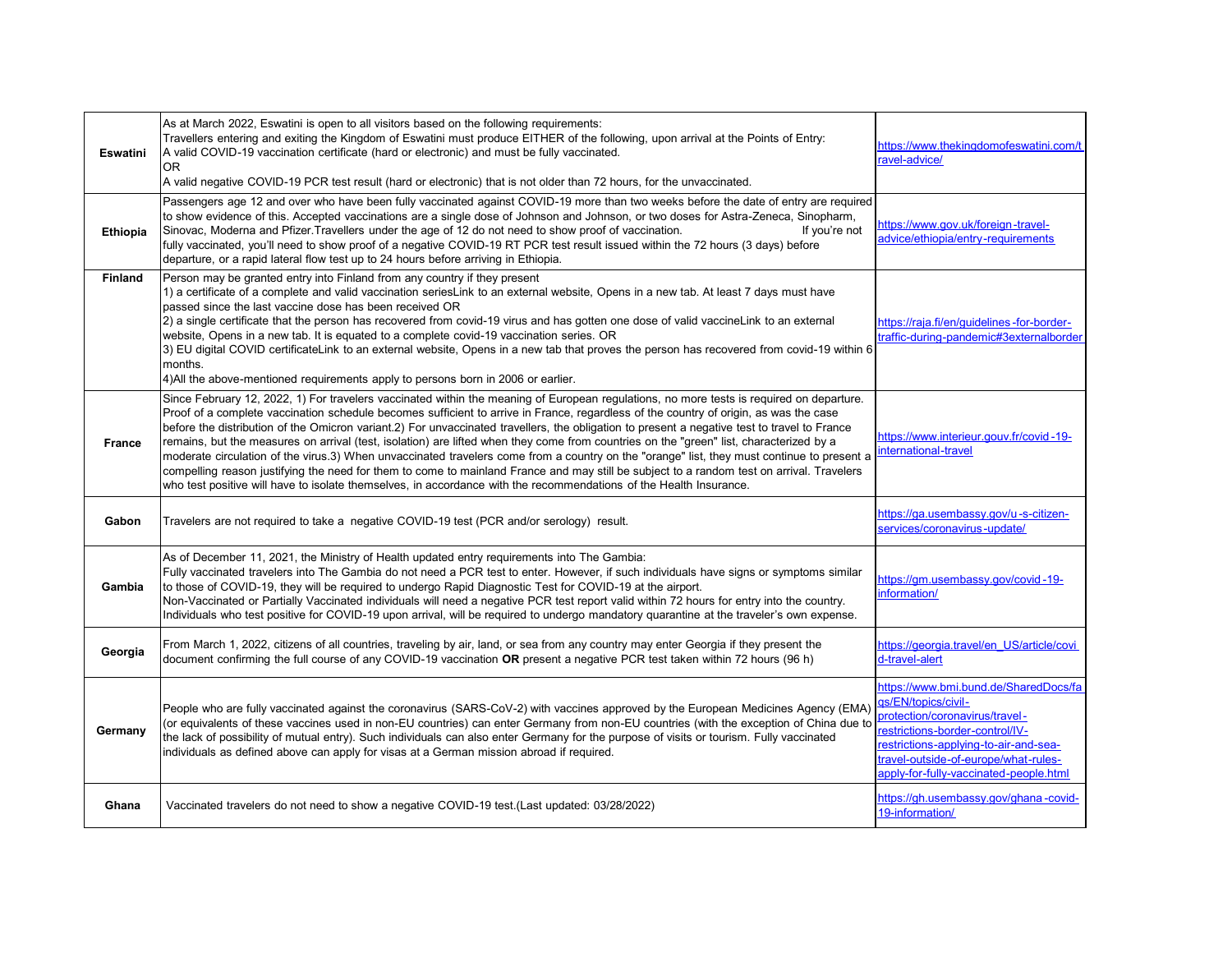| Greece          | From 15 March 2022 onwards, travellers visiting Greece are no longer required to fill out the Passenger Locator Form (PLF).<br>Additionally, as of Sunday 01.05.2022 and for as long as the epidemiological data allow so, all travellers arriving in Greece, regardless of<br>their country of origin, are no longer required to display a valid certificate of vaccination or recovery from COVID-19, or evidence of a<br>negative test result from SARS-CoV-2 infection (PCR or Rapid Antigen test).                                                                                                                                                                                                                                                                                                                                                                                       | https://travel.gov.gr/#/                                                                                                       |
|-----------------|-----------------------------------------------------------------------------------------------------------------------------------------------------------------------------------------------------------------------------------------------------------------------------------------------------------------------------------------------------------------------------------------------------------------------------------------------------------------------------------------------------------------------------------------------------------------------------------------------------------------------------------------------------------------------------------------------------------------------------------------------------------------------------------------------------------------------------------------------------------------------------------------------|--------------------------------------------------------------------------------------------------------------------------------|
| Grenada         | State of emergency revoked and all travel protocols lifted on 04th April 2022.                                                                                                                                                                                                                                                                                                                                                                                                                                                                                                                                                                                                                                                                                                                                                                                                                | https://bb.usembassy.gov/covid-<br>information-grenada/                                                                        |
| Guatemala       | Effective March 11, 2022, the Government of Guatemala has imposed the following COVID-related entry requirements:<br>Passengers who are Guatemalan citizens, foreigners, residents, accredited diplomats, or airline crew whose final destination is Guatemala<br>must present one of the following:<br>For all travelers aged 12 and over: Evidence of receiving a complete two-dose COVID-19 vaccination course (or one dose for Johnson &<br>Johnson), with the final dose being administered at least two weeks before beginning your trip to Guatemala; or<br>For all travelers aged 10 and over: Proof of a negative COVID-19 PCR or antigen test from a certified lab conducted no more than three<br>(3) days prior to check in at the airport or arrival at the land border.                                                                                                         | https://gt.usembassy.gov/alert-covid-19-                                                                                       |
| Guinea          | The Ministry of Health announced on 11 March 2022 that fully vaccinated travellers entering or leaving Guinea are not required to show<br>proof of a negative certificate from a polymerase chain reaction (PCR) test.                                                                                                                                                                                                                                                                                                                                                                                                                                                                                                                                                                                                                                                                        | https://www.gov.uk/foreign-travel-<br>advice/quinea/entry-<br>requirements#entry-rules-in-response-<br>to-coronavirus-covid-19 |
| Haiti           | Haiti is putting new COVID requirements in place as of April 25, 2022. Fully vaccinated visitors will no longer need to present a negative<br>COVID-19 antigen or PCR test taken within 72 hours of travel. But the testing requirement will stay in place for unvaccinated visitors.                                                                                                                                                                                                                                                                                                                                                                                                                                                                                                                                                                                                         | https://www.mspp.gouv.ht/                                                                                                      |
| <b>Honduras</b> | Effective June 2, 2021, The Government of Honduras has updated its requirements for entry into the country. All travelers must still<br>complete the online pre-check form, but fully vaccinated individuals with their original vaccination certificate are no longer required to<br>provide proof of a negative COVID test upon entry in Honduras.<br>1) Proof of Full Vaccination: Passengers must provide the original vaccination certificate documenting complete COVID-19 vaccination<br>(two doses of most vaccines; one dose of Johnson & Johnson) with at least 14 days after receipt of the final dose.<br>2)COVID-19 Test: Passengers who cannot provide proof of full vaccination must hand-carry the negative test results for a PCR, Antigen<br>or ELISA COVID-19 test taken less than 72 hours before entry into Honduras. Passengers must show the test results at check-in. | https://hn.usembassy.gov/covid-19-<br>information/                                                                             |
| Hungary         | On 7 March 2022, Government Decree No. 77 of 2022 (III. 4.) on the termination of certain safety measures against the coronavirus<br>pandemic entered into force, which repealed Government Decree No. 408 of 2020 (VIII. 30.) on travel restrictions during the period of state the-attention-of-travelers<br>of epidemiological preparedness.<br>In accordance with this, it is possible to enter the territory of Hungary by public road, railway, water and air traffic - regardless of citizenship<br>and protection against the coronavirus -, but other general conditions of entry (e.g. a valid travel document) must be provided.                                                                                                                                                                                                                                                   | https://www.police.hu/en/content/for-                                                                                          |
| Iceland         | There are no COVID-19 restrictions in Iceland, either domestically or at the border.                                                                                                                                                                                                                                                                                                                                                                                                                                                                                                                                                                                                                                                                                                                                                                                                          | https://island.is/en/p/entry                                                                                                   |
| India           | All travellers shouldUpload a negative COVID-19 RT-PCR report* (The test should have been conducted within 72 hrs prior to undertaking<br>the journey) or Certificate of completing full primary vaccination schedule of COVID-19 vaccination                                                                                                                                                                                                                                                                                                                                                                                                                                                                                                                                                                                                                                                 | GuidelinesforInternationalarrivalsupdate<br>don10thFebruary2022.pdf<br>(mohfw.gov.in)                                          |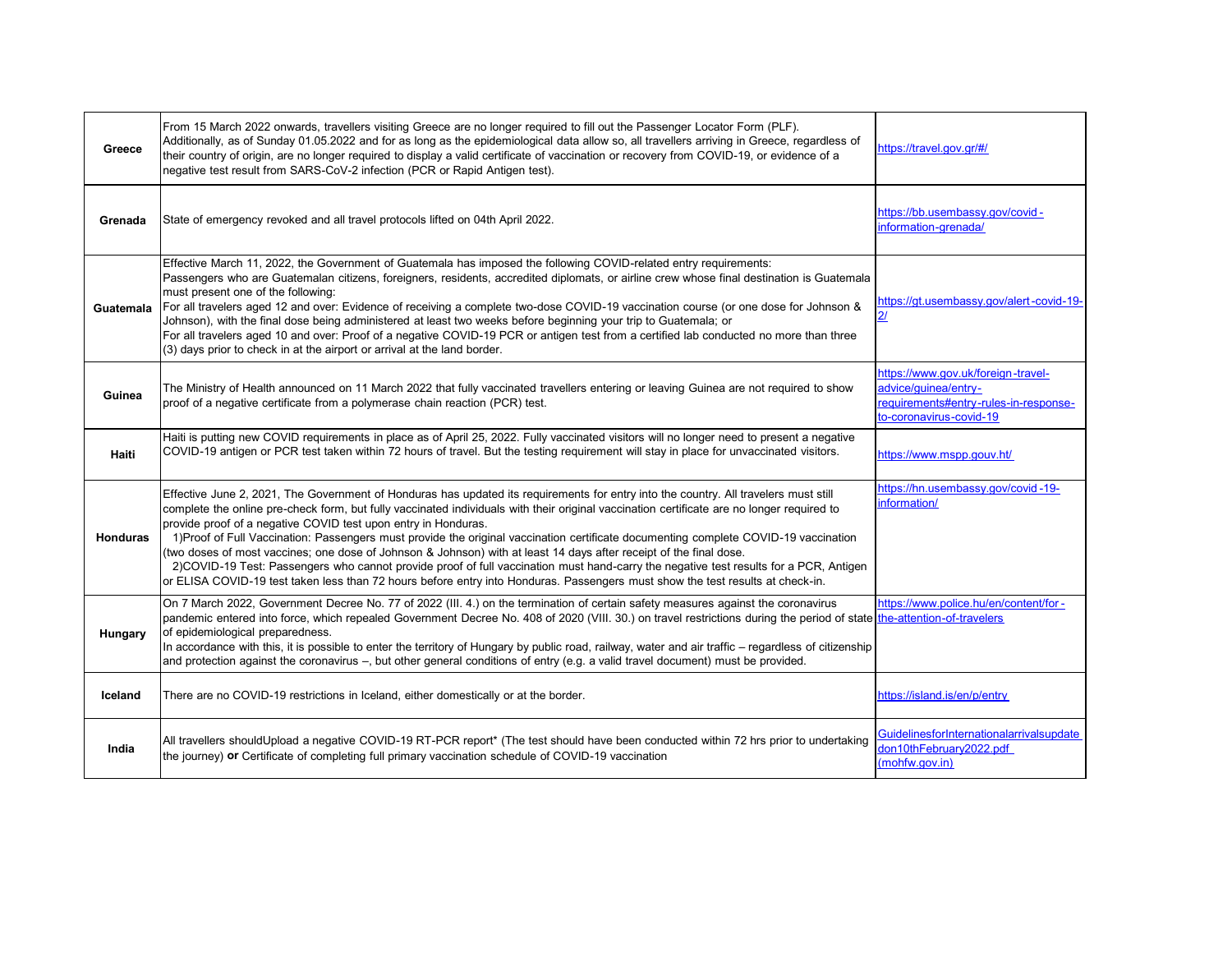| Iraq       | Effective April 1, 2022, outbound and inbound travelers above the age of 12 to all federal Iraq and Iraqi Kurdistan Region airports must<br>present a certificate of vaccination showing at least two doses of one of the COVID-19 vaccines or one dose of Johnson & Johnson's<br>Janssen COVID-19 vaccine. If a traveler is unvaccinated, then they are required to provide medical reports on why they cannot get<br>vaccinated and show a negative COVID-19 PCR certificate valid within 72 hours of travel.(Last updated: 15 May 2022) | https://ig.usembassy.gov/covid-19-<br>information/                                                                                                                                        |
|------------|--------------------------------------------------------------------------------------------------------------------------------------------------------------------------------------------------------------------------------------------------------------------------------------------------------------------------------------------------------------------------------------------------------------------------------------------------------------------------------------------------------------------------------------------|-------------------------------------------------------------------------------------------------------------------------------------------------------------------------------------------|
| Ireland    | From Sunday 6 March 2022, travellers to Ireland are not required to show proof of vaccination, proof of recovery or a negative PCR test<br>result upon arrival.<br>There are no post-arrival testing or quarantine requirements for travellers to Ireland                                                                                                                                                                                                                                                                                  | https://www.gov.ie/en/publication/77952<br>-government-advice-on-international-<br>travel/#passengers-arriving-into-ireland-<br>from-outside-eueea-eu-iceland-<br>lichtenstein-and-norway |
|            |                                                                                                                                                                                                                                                                                                                                                                                                                                                                                                                                            |                                                                                                                                                                                           |
| Isreal     | As of Friday, May 20, at midnight (on the night between Friday and Saturday, May 21), the following guidance will take effect:<br>It will not be required to present a negative result on a COVID test before boarding a flight to Israel or a cruise to Israel or before arriving at<br>an Israeli land border crossing.                                                                                                                                                                                                                  | https://corona.health.gov.il/en/abroad/ar<br>riving-foreign-nationals/                                                                                                                    |
| Italy      | Starting 1 May, for entry into Italy it will be enough to present the COVID-19 Green Certificate (vaccination certificate, recovery certificate,<br>or negative molecular or antigen test), or any other equivalent vaccination certificate recognized.                                                                                                                                                                                                                                                                                    | https://www.esteri.it/en/ministero/normat<br>vaonline/focus-cittadini-italiani-in-<br>rientro-dall-estero-e-cittadini-stranieri-in-<br>italia/                                            |
| Jamaica    | The requirement for travellers to present a negative COVID test prior to travel has ended on 15 April. All travellers arriving in Jamaica may<br>still be tested for COVID-19 if assessed as high-risk as a result of exhibiting symptoms, exposure to people who have tested positive,<br>belonging to a high-risk group or other risk factors. Travellers may be screened for symptoms at the airport.                                                                                                                                   | https://www.gov.uk/foreign-travel-<br>advice/jamaica/entry-requirements                                                                                                                   |
| Jordan     | The government announced on 17 Feb 2022 that travelers to the Kingdom, whether Jordanians or foreigners, are no longer required to<br>undergo a PCR test upon arrival to the Kingdom via any entry point.                                                                                                                                                                                                                                                                                                                                  | http://international.visitjordan.com/Medi<br>aCenter/ShowNews/33#news                                                                                                                     |
| Kenya      | FROM 11th March 2022, All travelers arriving into Kenya through any point of entry must have a certificate of COVID 19 vaccination.All<br>travelers coming to Kenya who are fully vaccinated shall be exempt from the requirement of a PCR test.                                                                                                                                                                                                                                                                                           | https://www.kcaa.or.ke/sites/default/files<br>covid-19/documents/COVID-<br>19 TRAVEL REQUIREMENTS 13.3.2<br>022.pdf                                                                       |
| Kuwait     | Negative COVID-19 test (PCR) is no longer required for entry.                                                                                                                                                                                                                                                                                                                                                                                                                                                                              | https://kw.usembassy.gov/covid-19-<br>information/                                                                                                                                        |
| Kyrgyzstan | Travelers no longer need to provide a negative PCR test result or a certificate of vaccination to be permitted entry into the Kyrgyz Republic                                                                                                                                                                                                                                                                                                                                                                                              | https://kg.usembassy.gov/covid-19-<br>nformation/                                                                                                                                         |
| Latvia     | From April 1, when entering Latvia, you will not need a COVID-19 certificate or test.                                                                                                                                                                                                                                                                                                                                                                                                                                                      | https://www.spkc.gov.lv/lv/valstu-<br>saslimstibas-raditaii-ar-covid-19-0                                                                                                                 |
| Lebanon    | Fully vaccinated travelers are not required to have a negative COVID-19 test result before traveling to Lebanon.                                                                                                                                                                                                                                                                                                                                                                                                                           | https://www.moph.gov.lb/en/MoPHPAS                                                                                                                                                        |
| Lithuania  | FROM 1st MAY 2022:<br>Travelers arriving in Lithuania from any country of the world will no longer be subject to any COVID-19 management requirements:<br>1) you will no longer need to take the COVID-19 test before the trip, even if you are not vaccinated or recovered from COVID-19;<br>2) you will not need to fill in the questionnaire;<br>3) foreigners are not prohibited from entering.                                                                                                                                        | https://nvsc.lrv.lt/en/information-on-<br>covid-19/for-arrivals-from-abroad                                                                                                               |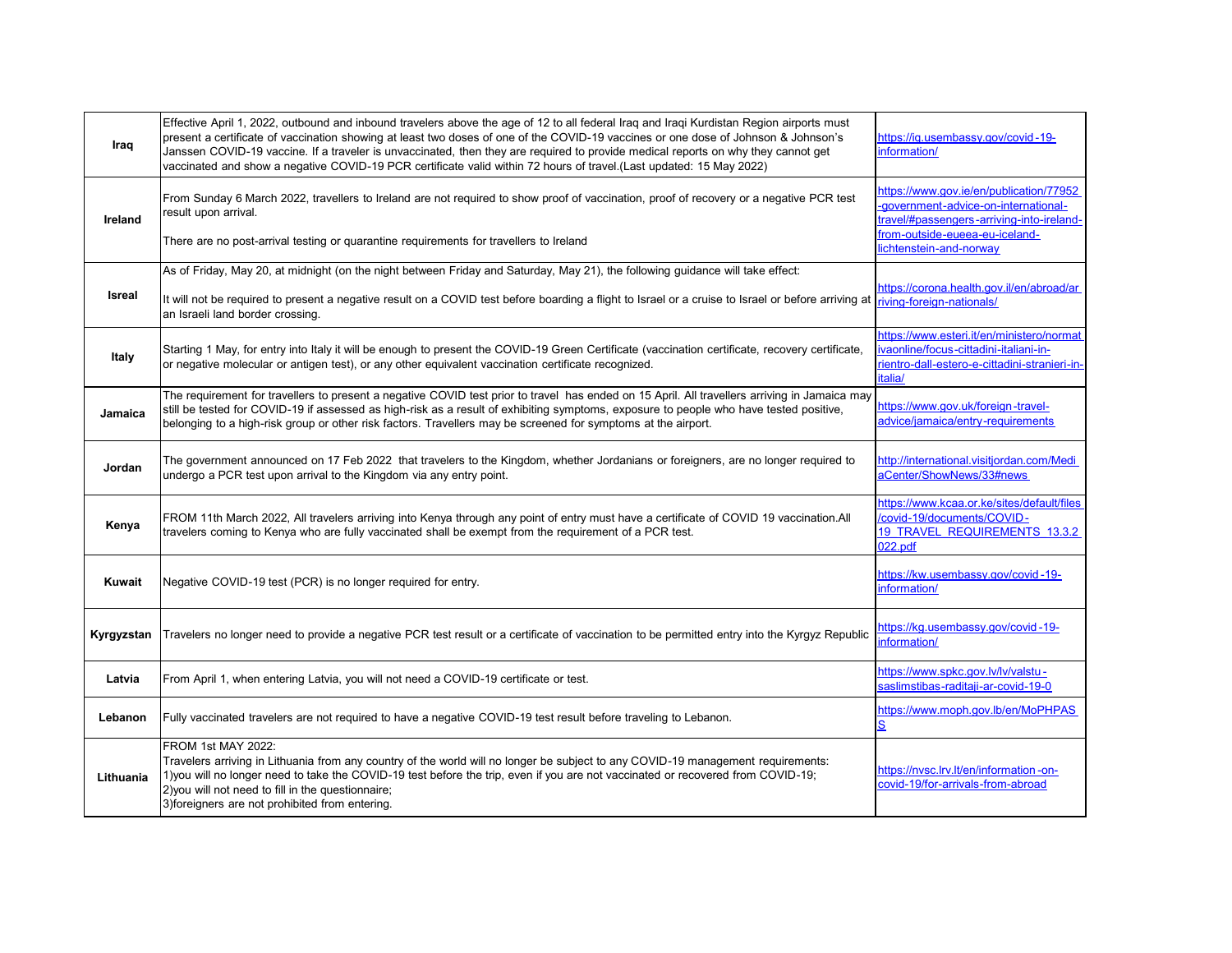| Luxembourg      | From 22 April 2022, the additional health measures for travel by air to the Grand Duchy are repealed. Thus, persons (of all nationalities)<br>aged 12 years and 2 months or over, authorised to enter Luxembourg, are no longer required to present, upon boarding, a vaccination<br>certificate, a certificate of recovery or the negative result of a nucleic acid amplification test (NAAT) for the detection of SARS-CoV-2 viral<br>RNA carried out less than 48 hours before the flight, or of a SARS-CoV-2 rapid antigen test carried out less than 24 hours before the flight.                                                                            | https://covid19.public.lu/en/travellers/visi<br>ting-luxembourg.html                                                             |
|-----------------|------------------------------------------------------------------------------------------------------------------------------------------------------------------------------------------------------------------------------------------------------------------------------------------------------------------------------------------------------------------------------------------------------------------------------------------------------------------------------------------------------------------------------------------------------------------------------------------------------------------------------------------------------------------|----------------------------------------------------------------------------------------------------------------------------------|
| Malaysia        | Starting 1 May 2022, fully-vaccinated inbound travellers are no longer required to undergo pre-departure and on-arrival COVID-19 tests,<br>including children aged 12 and below as well as for those who have been infected with COVID-19 within six to 60 days before departure to  https://www.malaysia.travel/travel-alert<br>Malaysia.                                                                                                                                                                                                                                                                                                                       |                                                                                                                                  |
| <b>Maldives</b> | Effective from March 13th, 2022, PCR is not mandatory to enter the Maldives.                                                                                                                                                                                                                                                                                                                                                                                                                                                                                                                                                                                     | https://immigration.gov.mv/fag-for-<br>visiting-the-maldives/                                                                    |
| Mali            | To enter Mali you will need proof of a "complete COVID vaccination" (i.e. usually at least two doses). If you do not have proof of a complete https://www.gov.uk/foreign-travel-<br>vaccination, you need to present a negative COVID test (PCR) certificate less than 72 hours old.                                                                                                                                                                                                                                                                                                                                                                             | advice/mali/entry-requirements                                                                                                   |
| Malta           | Fully vaccinated travelers arriving from United States (see 104 additional countries) are not required to have a negative COVID-19 test<br>result. Travelers must have a valid vaccination certificate that is accepted by the Maltese Ministry of Health.                                                                                                                                                                                                                                                                                                                                                                                                       | https://deputyprimeminister.gov.mt/en/h<br>ealth-promotion/covid-<br>19/Pages/travel.aspx                                        |
| <b>Mexico</b>   | Travelers are not required to provide proof of a negative COVID-19 test result before traveling to Mexico. Travelers who are connecting<br>through a different country on the way to Mexico should check the testing reguirements of the country they are transiting through.                                                                                                                                                                                                                                                                                                                                                                                    | https://embamex.sre.gob.mx/eua/index.<br>php/en/2016-04-09-20-40-<br>51/tourism/1760-mexico-s-covid-19-<br>monitoring-system     |
| <b>Monaco</b>   | Anyone aged 16 or over, whatever their nationality, who enters the Principality and comes from a foreign country classified in the green<br>zone must present:<br>1) Either the negative result of a PCR or antigen test of less than 24 hours<br>2) Or a complete vaccination;<br>3) Or proof of a covid19 recovery certificate: positive PCR test older than 11 days and less than 6 months.                                                                                                                                                                                                                                                                   | https://covid19.mc/en/travel/i-come-<br>from-abroad/                                                                             |
| Mongolia        | COVID-19 related restrictions for entry have been lifted. Negative COVID-19 PCR tests before and after arrival are no longer required.                                                                                                                                                                                                                                                                                                                                                                                                                                                                                                                           | https://www.gov.uk/foreign-travel-<br>advice/mongolia/entry-<br>requirements#entry-rules-in-response-<br>to-coronavirus-covid-19 |
| Montenegro      | As of March 11, 2022 no proof of vaccination, COVID-19 passports/certificates or COVID-19 tests are required to enter Montenegro.<br>(Updated: 05/20/22)                                                                                                                                                                                                                                                                                                                                                                                                                                                                                                         | https://me.usembassy.gov/covid-19-<br>nformation/                                                                                |
|                 | All passengers and crew arriving in the country must:<br>1)present a certificate proving complete vaccination against SARS COV-2 or proof of a negative Polymerase Chain Reaction test (PCR)<br>for SARS COV-2, valid for 72 hours on arrival in the country; or<br>Mozambique 2) perform the Antigen-based Rapid Test upon entry into the country, at their own expense, for those who do not present a certificate<br>proving complete vaccination against SARS COV-2 or a valid PCR test; an<br>3)citizens with a positive result in paragraph 2) must comply with home isolation, at their own expense, according to the rules of the health<br>authorities. | https://mz.usembassy.gov/covid-19-<br>nformation/                                                                                |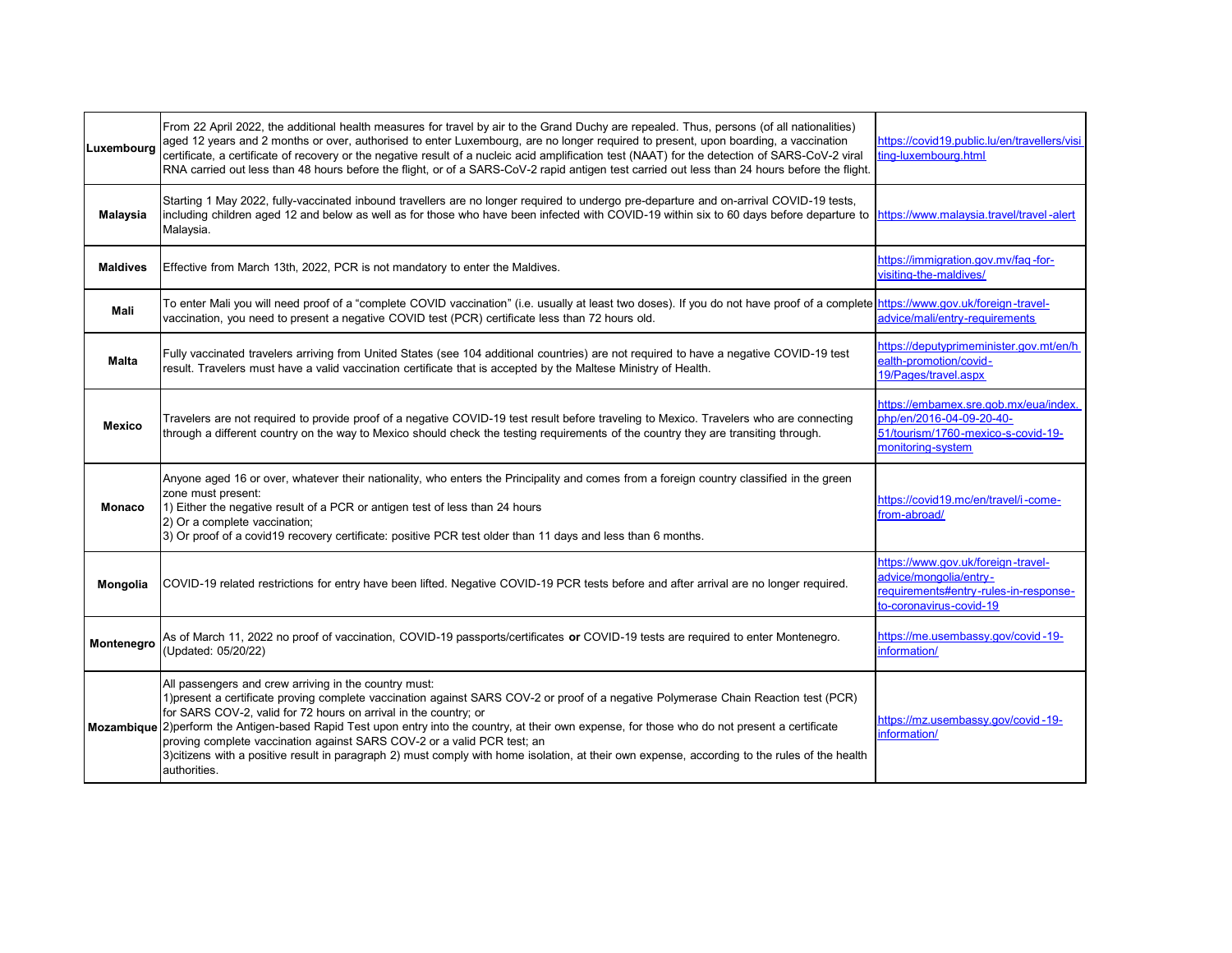| Namibia                          | Effective March 17, 2022, fully vaccinated travelers are no longer required to produce a negative PCR test result upon arrival at a<br>Namibian Points of Entry, but are instead required to present an authentic, valid vaccination card at Point of Entry. (Last updated: 05/<br>21/2022)                                                                                                                                                                                                                                                                                                                                                                                                                              | https://na.usembassy.gov/covid-19-<br>information/                                                                                                                                                                                                     |
|----------------------------------|--------------------------------------------------------------------------------------------------------------------------------------------------------------------------------------------------------------------------------------------------------------------------------------------------------------------------------------------------------------------------------------------------------------------------------------------------------------------------------------------------------------------------------------------------------------------------------------------------------------------------------------------------------------------------------------------------------------------------|--------------------------------------------------------------------------------------------------------------------------------------------------------------------------------------------------------------------------------------------------------|
| Nepal                            | Effective March 10,2022, passengers entering Nepal from abroad by air or land must submit a certificate of full vaccination against<br>COVID-19. Passengers who fail to submit such certificate will have to submit the certificate with nagative report of COVIS-19 test(RTPCR,<br>True NAAT, Gene Xpert) within 72 hours of starting the journey.                                                                                                                                                                                                                                                                                                                                                                      | https://www.immigration.gov.np/post/not<br>$ice-5$                                                                                                                                                                                                     |
| <b>Nertherlands</b>              | As of 23 March, travellers to the Netherlands coming from within the EU or the Schengen area will no longer require a test, proof of<br>recovery or proof of vaccination. The rules will also be lifted for nationals of EU countries travelling to the Netherlands from countries<br>outside the EU and the Schengen area. Everyone travelling to the Netherlands is advised to do a self-test immediately after arrival and<br>again on day 5.Non-EU nationals remain subject to an EU entry ban. Exemptions apply in several cases, however, such as for people<br>travelling from 'safe' countries, people who are vaccinated or who have recovered from coronavirus, and people travelling for certain<br>purposes. | https://www.government.nl/latest/news/<br>2022/03/15/further-easing-of-<br>coronavirus-measures                                                                                                                                                        |
| Niger                            | Travelers on arrival (disembarkation): For vaccinated travellers whose last dose is at least 4 weeks old, the COVID-19 PCR Test is no<br>longer required; For travellers who have not been vaccinated or who have not provided proof of vaccination whose last dose is at least 4<br>weeks old, the COVID-19 PCR Test is required.                                                                                                                                                                                                                                                                                                                                                                                       | https://www.gouv.ne/index.php/les-<br>communiques-du-gouvernement/296-<br>au-conseil-des-ministres-le-<br>qouvernement-reitere-son-engagement-<br>a-remplacer-les-salles-de-classe-en-<br>paillote-par-des-salles-de-classe-en-<br>atoriauv dofinitife |
| Nigeria                          | Effective from 4th April 2022, as detailed below:<br>1) Fully vaccinated passengers arriving in Nigeria will not be required to carry out a pre-boarding COVID-19 PCR test nor carry out a Post-<br>arrival PCR test or Rapid Antigen Test upon arrival in Nigeria.<br>2) Fully vaccinated passengers must show a verifiable full vaccination certificate otherwise, they will be treated as unvaccinated/partially<br>vaccinated under this protocol.<br>3)Unvaccinated and partially vaccinated passengers are required to take a COVID-19 PCR test 48hrs before departure and conduct days                                                                                                                            | https://covid19.ncdc.gov.ng/advisory/                                                                                                                                                                                                                  |
| <b>North</b><br><b>Macedonia</b> | Fully vaccinated travelers are not required to provide proof of a negative COVID-19 test result before traveling to Northern Macedonia. All<br>passengers coming from the medium- and high-risk countries must be in self-isolation for 14 days in their homes and to report to the<br>authorities should they feel any symptoms.                                                                                                                                                                                                                                                                                                                                                                                        | https://koronavirus.gov.mk/en/seek-<br>help-or-report-irregularities/application-<br>for-people-returning-from-travels                                                                                                                                 |
| Norway                           | There are no longer special requirements for entry into Norway due to the corona situation. The same rules as before the corona pandemic https://www.udi.no/en/corona/about-the-<br>apply now.                                                                                                                                                                                                                                                                                                                                                                                                                                                                                                                           | corona-situation/                                                                                                                                                                                                                                      |
| Oman                             | Non-citizen travelers aged 18 and above traveling to the Sultanate of Oman are required to present a vaccination certificate indicating that<br>they have received at least two doses of the approved COVID-19 vaccine at least 14 days before traveling.                                                                                                                                                                                                                                                                                                                                                                                                                                                                | https://www.omanairports.co.om/news/u<br>pdate-on-travel-restrictions-related-to-<br>covid-19/                                                                                                                                                         |
| Pakistan                         | Vaccinated individuals do not require a pre-boarding negative PCR test. Unvaccinated individuals over age 12 must present a negative<br>PCR test taken within 72 hours.                                                                                                                                                                                                                                                                                                                                                                                                                                                                                                                                                  | https://pk.usembassy.gov/covid-19-<br>information/                                                                                                                                                                                                     |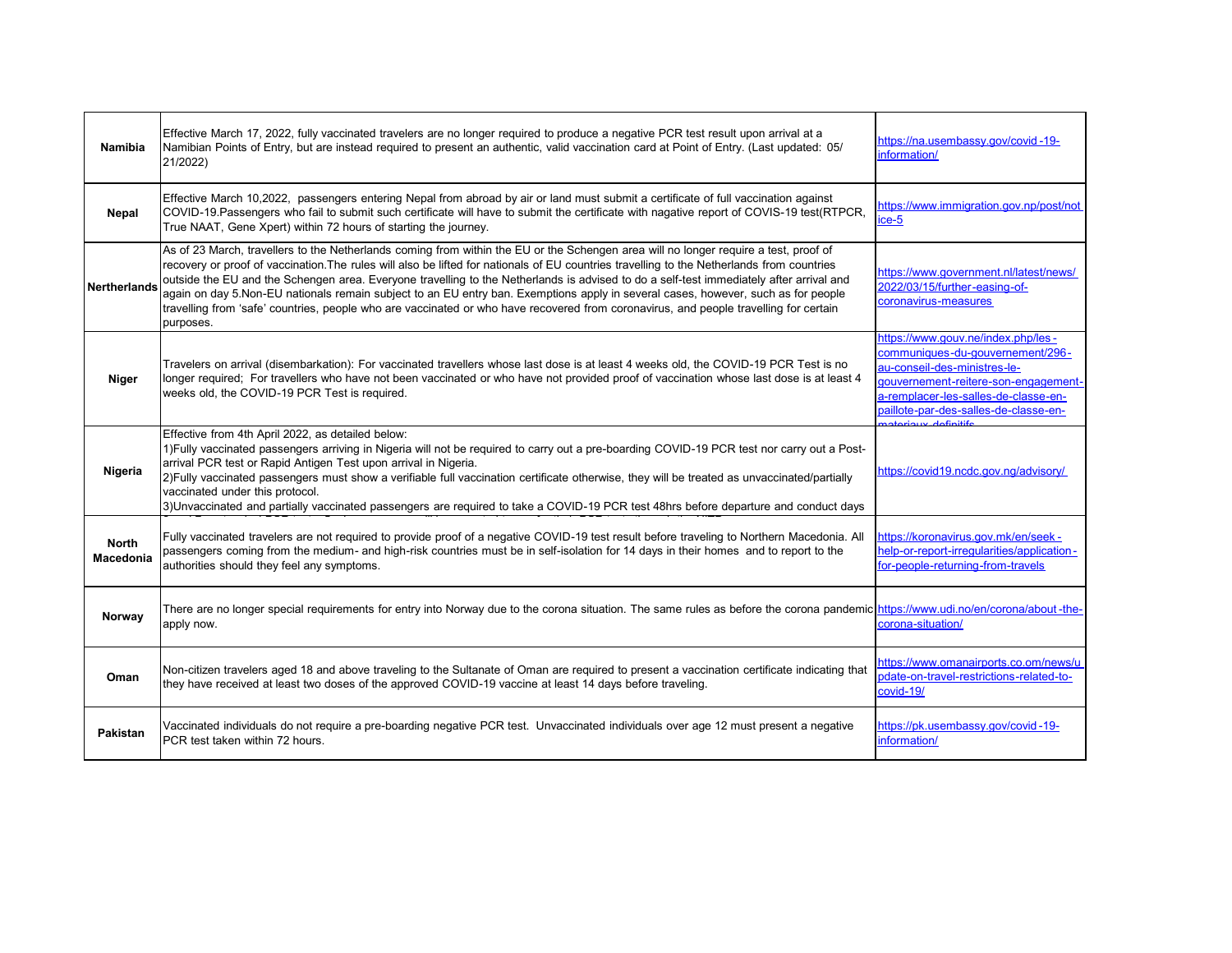| Panama                   | Last update on April 6, 2022.Travelers will not have to present a negative COVID-19 test for entry as long as they can provide physical or<br>digital proof of at least 2 (two) doses or complete vaccination scheme endorsed by the WHO, EMA and FDA, equal to or greater than 14<br>days after the last dose.<br>Non-vaccinated or partially vaccinated travelers will be required to present a negative COVID-19 PCR or antigen test taken no more than<br>72 hours prior to their arrival time in Panama. | https://www.tourismpanama.com/plan-<br>your-vacation/advisories/                                                                                                  |
|--------------------------|---------------------------------------------------------------------------------------------------------------------------------------------------------------------------------------------------------------------------------------------------------------------------------------------------------------------------------------------------------------------------------------------------------------------------------------------------------------------------------------------------------------|-------------------------------------------------------------------------------------------------------------------------------------------------------------------|
| Paraguay                 | Fully vaccinated travelers are not required to present a negative COVID-19 test result before traveling to Paraguay, in force as of April 19,<br>2022.                                                                                                                                                                                                                                                                                                                                                        | https://www.migraciones.gov.py/index.p<br>hp/tramites/ingreso-y-salida-del-<br>pais/exigencias-sanitarias-vigentes-por-<br>covid-19-para-el-ingreso-al-paraguay   |
| Peru                     | Travelers with valid proof of being fully vaccinated are not required to have a negative COVID-19 test result before traveling to Peru.                                                                                                                                                                                                                                                                                                                                                                       | https://busquedas.elperuano.pe/normas<br>egales/decreto-supremo-que-modifica-<br>el-decreto-supremo-n-184-2020-<br>decreto-supremo-no-151-2021-pcm-<br>1988484-1/ |
| Poland                   | People travelling from outside the European Union, from outside the Schengen area, must present a negative COVID-19 test result. The<br>test must be taken regardless of the means of travelling (public transport, individual transport or on foot). Failure to take the test will result<br>in quarantine.                                                                                                                                                                                                  | https://www.gov.pl/web/koronawirus/info<br>rmacje-dla-podrozujacych                                                                                               |
| Romania                  | Fully vaccinated travelers are not required to have a negative COVID-19 test result before traveling to Romania.                                                                                                                                                                                                                                                                                                                                                                                              | http://www.cnscbt.ro/index.php/sfaturi-<br>oentru-calatori?limit=10&limitstart=30                                                                                 |
| <b>Saint Lucia</b>       | Updated entry requirements effective 2 April 2022, There is no requirement for pre-travel test or quarantine for fully vaccinated travellers.<br>Fully vaccinated travellers must provide a valid vaccination record as requested on check in, for boarding and on entry to Saint Lucia.                                                                                                                                                                                                                      | https://www.stlucia.org/en/covid-19/                                                                                                                              |
| San Marino               | Health Minister Roberto Speranza has signed a new ordinance establishing, with effect from 1 March, the same rules for arrivals to Italy<br>from all non-European countries as those already in force for European countries. For entry to the national territory,                                                                                                                                                                                                                                            | https://www.salute.gov.it/portale/nuovoc<br>oronavirus/dettaglioContenutiNuovoCor<br>onavirus.jsp?lingua=english&id=5412&a<br>rea=nuovoCoronavirus&menu=vuoto     |
| Sao Tome<br>and Principe | The requirements for entry into Sao Tome and Principe (STP) require passengers - of all nationalities - from the age of 12, who are not<br>with the full digital vaccination certificate, to submit a negative antigen test, performed up to 48 hours before the date of travel. Those with<br>a valid digital certificate are exempt from the presentation of the antigen test.(Last updated: 05/06/2022)                                                                                                    | https://portaldascomunidades.mne.gov.<br>ot/pt/vai-viajar/conselhos-aos-<br>viajantes/africa/sao-tome-e-principe                                                  |
| Saudi Arabia             | The Saudi Arabian Government will allow travelers from all countries to enter the Kingdom if they are fully vaccinated (with booster for<br>vaccines with which it is required) with an approved COVID-19 vaccine, including: Pfizer, Moderna, Oxford AstraZeneca, Johnson and<br>Johnson, Sinopharm, Sinovac, Covaxin, Sputnik and Covovax.Negative COVID-19 test (PCR and/or serology) is not required for entry to<br>Saudi Arabia.(Last updated: 04/12/2022)                                              | https://sa.usembassy.gov/u-s-citizen-<br>services/covid-19-information/                                                                                           |
| Senegal                  | All travelers to Senegal over the age of two years must present either a:<br>1) COVID-19 vaccination certificate showing that they were fully vaccinated with AstraZeneca (SK Bioscience or Vaxzevria), Covishield,<br>Janssen J&J, Moderna, Pfizer-BioNTech, Sinovac, or Sinopharm at least 14 days before departure; or<br>2)A negative COVID-19 PCR or RT-PCR test result issued at most 72 hours before departure. The test result must be in English or<br>French.(Last updated: 05/16/2022)             | https://sn.usembassy.gov/covid-19-<br>information/                                                                                                                |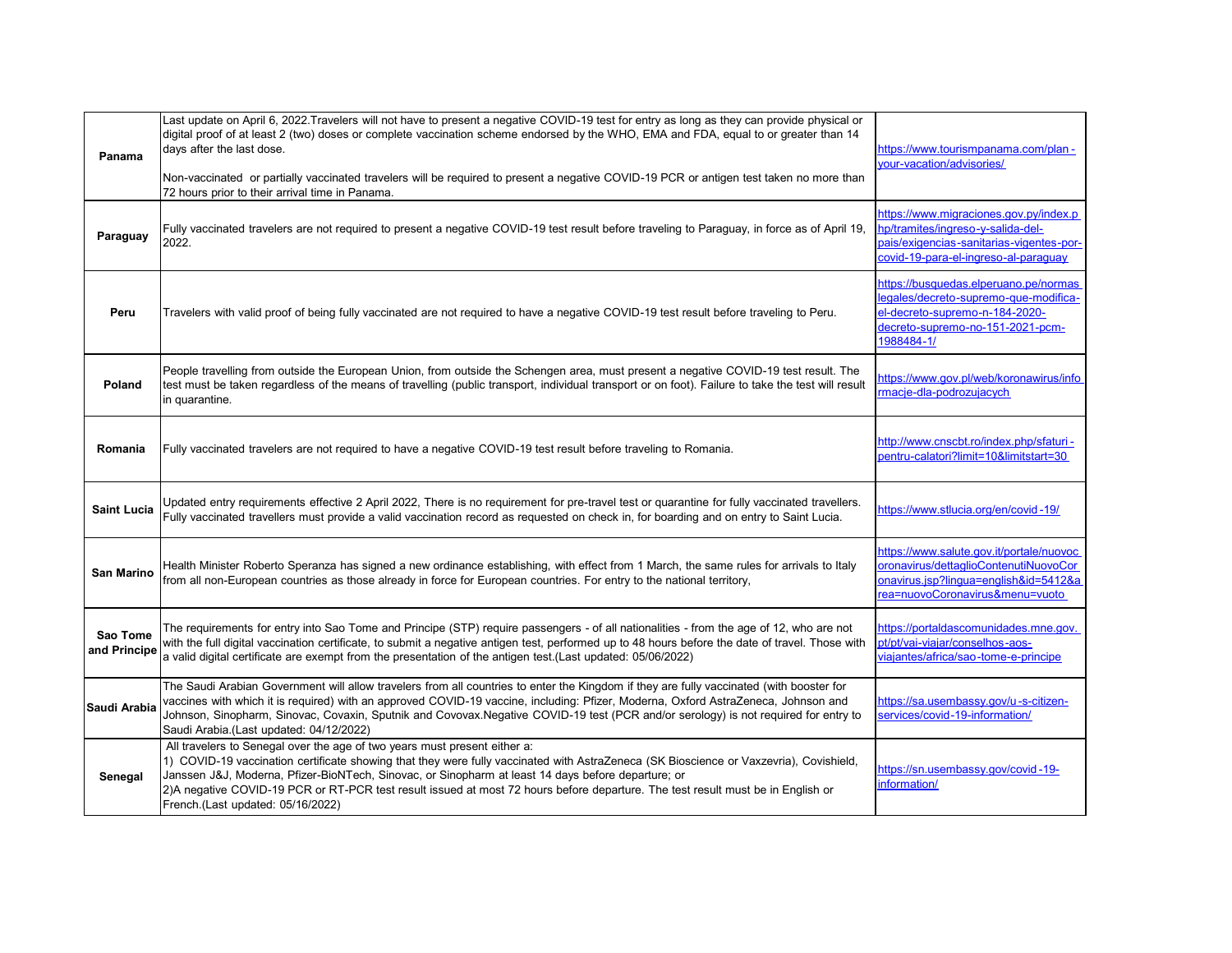| Serbia            | There are no restrictions on entering the Republic of Serbia.(Last updated 05/03/2022)                                                                                                                                                                                                                                                                                                                                                                                                                                                                                                                                                                                                                                                                                                                                                                                                                                                                                                                                                                                                                                                                                       | https://www.mfa.gov.rs/en/citizens/travel<br>serbia/covid-19-entry-requirements                                                      |
|-------------------|------------------------------------------------------------------------------------------------------------------------------------------------------------------------------------------------------------------------------------------------------------------------------------------------------------------------------------------------------------------------------------------------------------------------------------------------------------------------------------------------------------------------------------------------------------------------------------------------------------------------------------------------------------------------------------------------------------------------------------------------------------------------------------------------------------------------------------------------------------------------------------------------------------------------------------------------------------------------------------------------------------------------------------------------------------------------------------------------------------------------------------------------------------------------------|--------------------------------------------------------------------------------------------------------------------------------------|
| <b>Seychelles</b> | All fully immunised visitors are exempted from pre-travel PCR test requirement upon presentation of their vaccination certificate.<br>Unvaccinated or partially vaccinated visitors will be required to present a negative PCR test certificate from an accredited laboratory<br>departure to Seychelles. Samples for this test must have been taken within 72hours before departure for PCR test and 24 hours for rapid<br>antigen test.(Last updated:03/15/ 2022)                                                                                                                                                                                                                                                                                                                                                                                                                                                                                                                                                                                                                                                                                                          | http://tourism.gov.sc/wp-<br>content/uploads/2022/03/Seychelles -<br>Visitor-Travel-Advisory-15-March-2022-<br>1.pdf                 |
| Singapore         | Fully vaccinated travelers are not required to provide proof of a negative COVID-19 test result to enter Singapore.<br>lf<br>you are Non-Fully Vaccinated Travellers and born before 2020 (i.e. above 2 years old), take any of the following COVID-19 tests within 2<br>days before departure: COVID-19 Polymerase Chain Reaction test (PCR test); Antigen Rapid Test (ART)                                                                                                                                                                                                                                                                                                                                                                                                                                                                                                                                                                                                                                                                                                                                                                                                 | https://safetravel.ica.gov.sg/arriving/gen<br>eral-travel/fully-vaccinated                                                           |
| Sierra Leone      | Vaccinated passengers do not require a pre-departure or on arrival PCR test.<br>Unvaccinated or partially vaccinated passengers do not require a pre-departure PCR test. They do however require an on arrival PCR test<br>that should be booked and paid for in advance of departure through the Government of Sierra Leone travel portal.                                                                                                                                                                                                                                                                                                                                                                                                                                                                                                                                                                                                                                                                                                                                                                                                                                  | https://www.gov.uk/foreign-travel-<br>advice/sierra-leone/entry-<br>requirements#entry-rules-in-response-<br>to-coronavirus-covid-19 |
| Slovakia          | From 6 April 2022, the Decree of the Public Health Authority of the Slovak Republic No. 28/2022 regulating the regime at the borders is<br>repealed. Thus, the obligation to register on eHranica as well as the mandatory quarantine for unvaccinated persons immediately after the<br>arrival from abroad are abolished.                                                                                                                                                                                                                                                                                                                                                                                                                                                                                                                                                                                                                                                                                                                                                                                                                                                   | https://www.mzv.sk/web/en/covid-19                                                                                                   |
| Slovenia          | As of 14 May 2022, the RVT rule is no longer required.Free testing with a rapid antigen test and a rapid antigen test for self-testing is<br>abolished. The government budget will only pay for testing with a rapid antigen test for activities where this is still required.                                                                                                                                                                                                                                                                                                                                                                                                                                                                                                                                                                                                                                                                                                                                                                                                                                                                                               | https://www.gov.si/en/topics/coronavirus<br>disease-covid-19/border-crossing/                                                        |
|                   | From 4 May 2022, All international travellers arriving at South African Ports of Entry must:<br>(a) be vaccinated against COVID-19 and produce a valid vaccination certificate; or<br>(b) produce a valid certificate of a negative PCR COVID-19 test, recognised by the World Health Organization, which was obtained not<br>more than 72 hours before the date of departure; or<br>(c) produce a valid certificate of a negative antigen COVID-19 test performed by a medical practitioner, registered public health authority or https://www.gov.za/covid-19/individuals-<br>South Africa accredited/approved laboratory which was obtained not more than<br>48 hours before the date of departure; or<br>(d) produce a valid certificate of a positive PCR COVID-19 test, recognised by the World Health Organization, for a test date less than 90<br>days prior to the date of arrival and more than 10 days prior to the date of arrival, together with a signed letter from a health care provider,<br>registered in the country of origin, stating that the person has fully recovered from COVID-19, is not experiencing any new symptoms and<br>is fit to travel. | and-households/travel-coronavirus-<br>covid-19                                                                                       |
| Spain             | All passengers arriving in Spain by air (except children under 12 years of age and those in international transit), regardless of the country<br>of origin, including Spaniards returning to their home, must have one of these documents:<br>1)DIGITAL COVID CERTIFICATE OR EU EQUIVALENT vaccination against COVID-19 or a negative certificate of an active infection<br>diagnostic test or a certificate of recovery after passing the disease.<br>2)QR<br>SPTH. If you do not have the EU Digital COVID Certificate or EU equivalent, you must fill in the SPTH Health Control Form manually<br>entering the data of your vaccination, recovery or diagnostic test certificate through the website                                                                                                                                                                                                                                                                                                                                                                                                                                                                      | https://www.sanidad.gob.es/en/profesio<br>nales/saludPublica/ccayes/alertasActual<br>/nCov/spth.htm                                  |
| Sri Lanka         | Fully Vaccinated travellers are exempted from pre-departure COVID-19 PCR/ Rapid Antigen tests from 1st March 2022. Not-Vaccinated &<br>Not-fully vaccinated Travellers are released from On-arrival PCR test & Quarantine period.                                                                                                                                                                                                                                                                                                                                                                                                                                                                                                                                                                                                                                                                                                                                                                                                                                                                                                                                            | https://srilanka.travel/helloagain/                                                                                                  |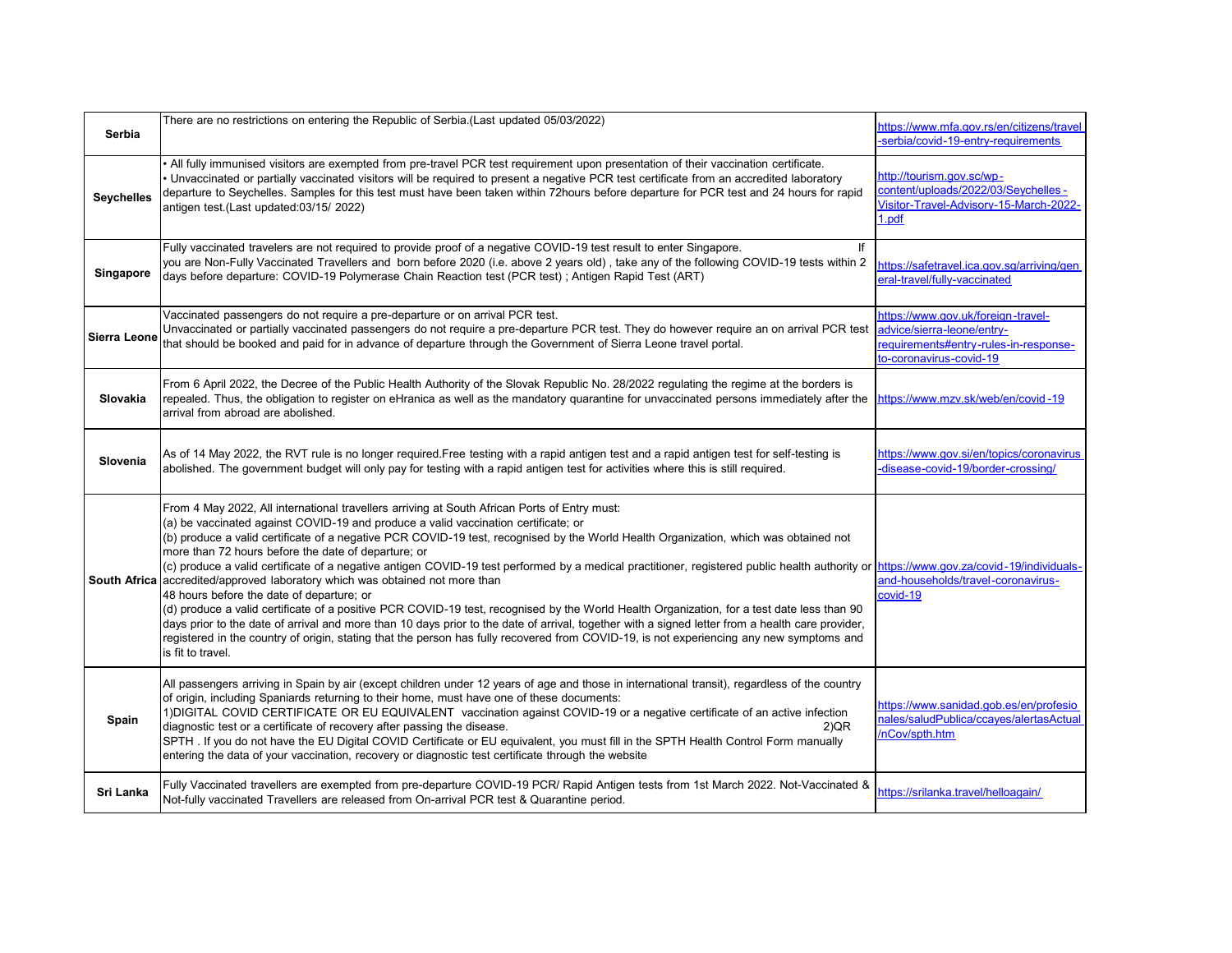| <b>Suriname</b>                       | Persons who are fully vaccinated or can present a COVID-I9 recovery certifrcate not older than six (6) months and have stayed in Guyana<br>or French Guyana at least 14 days and are travelling to Suriname by land do not need to submit a Negative SARS-CoV-2 PCR or a<br>negative SARS-CoV-2 antigen test result.(Updated:04/13/2022)                                                                                                                                                                                                                                                                                                                                                     | https://www.flyslm.com/wp-<br>content/uploads/2022/04/SUR-COVID-<br>19-Measures-13-April-2022.pdf                                                                            |
|---------------------------------------|----------------------------------------------------------------------------------------------------------------------------------------------------------------------------------------------------------------------------------------------------------------------------------------------------------------------------------------------------------------------------------------------------------------------------------------------------------------------------------------------------------------------------------------------------------------------------------------------------------------------------------------------------------------------------------------------|------------------------------------------------------------------------------------------------------------------------------------------------------------------------------|
| Sweden                                | The ban on entry to Sweden from countries outside the EU/EEA will not be extended and will cease to apply on 1 April 2022. This also<br>means that the requirement to present vaccination and test certificates when entering Sweden will be removed.                                                                                                                                                                                                                                                                                                                                                                                                                                        | https://www.government.se/press-<br>releases/2022/03/sweden-to-lift-ban-on-<br>entry-from-all-countries/                                                                     |
| <b>Switzerland</b>                    | No pandemic-related entry restrictions are in force at the present time. The general rules on entering Switzerland have applied since 2 May <mark>pandemien/aktuelle-ausbrueche-</mark><br>2022.                                                                                                                                                                                                                                                                                                                                                                                                                                                                                             | https://www.bag.admin.ch/bag/en/home/<br>krankheiten/ausbrueche-epidemien-<br>epidemien/novel-cov/empfehlungen-<br>fuer-reisende/quarantaene-<br>einreisende.html#-924144951 |
| Tajikistan                            | Each traveler aged three years and older must present either<br>1) a COVID-19 vaccination certificate showing that they are fully vaccinated or<br>2) results from a negative COVID-19 PCR test issued within 72 hours of arrival.<br>Test results are verified before passengers are allowed to board flights to Dushanbe and again upon arrival in Dushanbe.<br>(Last updated: 05/16/2022)                                                                                                                                                                                                                                                                                                 | https://tj.usembassy.gov/covid-19-<br>nformation/                                                                                                                            |
| <b>Thailand</b>                       | From 1 May 2022, Fully vaccinated travelers are not required to have a negative pre-departure COVID-19 RT-PCR test result before<br>traveling to Thailand. The quarantine is exempt for unvaccinated / not fully vaccinated travellers who are able to upload proof of a negative https://www.tatnews.org/2022/04/thailan<br>RT-PCR test within 72 hours of travel via the Thailand Pass system. The exemption also extends to travellers under 6 years of age<br>travelling with parents.                                                                                                                                                                                                   | ds-latest-entry-requirements-from-1-<br>may-2022/                                                                                                                            |
| Togo                                  | For fully vaccinated travellers arriving in Togo, PCR test is no longer required and will not be performed upon arrival either.<br>For unvaccinated travellers arriving in Togo, proof of a negative PCR test is still required and these passengers will be subjected to a PCR<br>test at arrival. The validity of the PCR test results is 5 days. (Date last modified: 15/04/2022)                                                                                                                                                                                                                                                                                                         | ttps://voyage.gouv.tg/?language=en#p                                                                                                                                         |
| <b>Tunisia</b>                        | From 25th February 2022, Pre-departure Testing is no longer required for vaccinated passengers (over 18). Passengers over the age of 18<br>who have not been vaccinated or who have not completed their vaccination schedule are required to present a 48h negative RT-PCR test<br>or an antigen (Lateral Flow) test for at least 24 hours at the check-in. They are also subjected to a 5-day self-quarantine.Once you arrive in<br>Tunisia, you might be subject to a random rapid lateral flow or PCR test. If you test positive, you will need to self-isolate at your own<br>accommodation for five days. If your symptoms persist, you will need to self-isolate for another two days. | <u>ttps://www.discovertunisia.com/en/info</u><br>s-pratiques/entry-requirements                                                                                              |
| <b>Turkey</b>                         | A PCR test is required for individuals over the age of 12 years old who are unable to show proof of vaccination or are unable to submit a<br>document stating that they have had the virus within the last 6 months.(Last Updated: 05/10/2022)                                                                                                                                                                                                                                                                                                                                                                                                                                               | https://tr.usembassy.gov/covid-19-<br>information-2/                                                                                                                         |
| Uganda                                | If you are fully vaccinated (and for children under the age of 6) you are now able to enter Uganda via air and land border points without<br>showing a negative COVID-19 PCR certificate. You will be required to show evidence that you are fully vaccinated.<br>you are not fully vaccinated you will need to show a negative COVID-19 PCR certificate issued no more than 72 hours before departure on<br>arrival by land or air.                                                                                                                                                                                                                                                         | https://www.gov.uk/foreign-travel-<br>advice/uganda/entry-<br>equirements#entry-rules-in-response-<br>to-coronavirus-covid-19                                                |
| <b>United Arab</b><br><b>Emirates</b> | From 26 February 2022, Those coming to the UAE have to make sure to present an approved QR code-accompanied Covid-19<br>vaccination certificate containing a QR code; unvaccinated travelers have to present an approved negative PCR test result received within<br>48 hours, or a QR code-accompanied certificate of recovery from a Covid-19 infection obtained within one month from the date of travel.<br>Travelers from the UAE have to follow the requirements of medical examinations and vaccinations in place in their countries of destination.                                                                                                                                  | https://covid19.ncema.gov.ae/en/News/<br>Details/2316                                                                                                                        |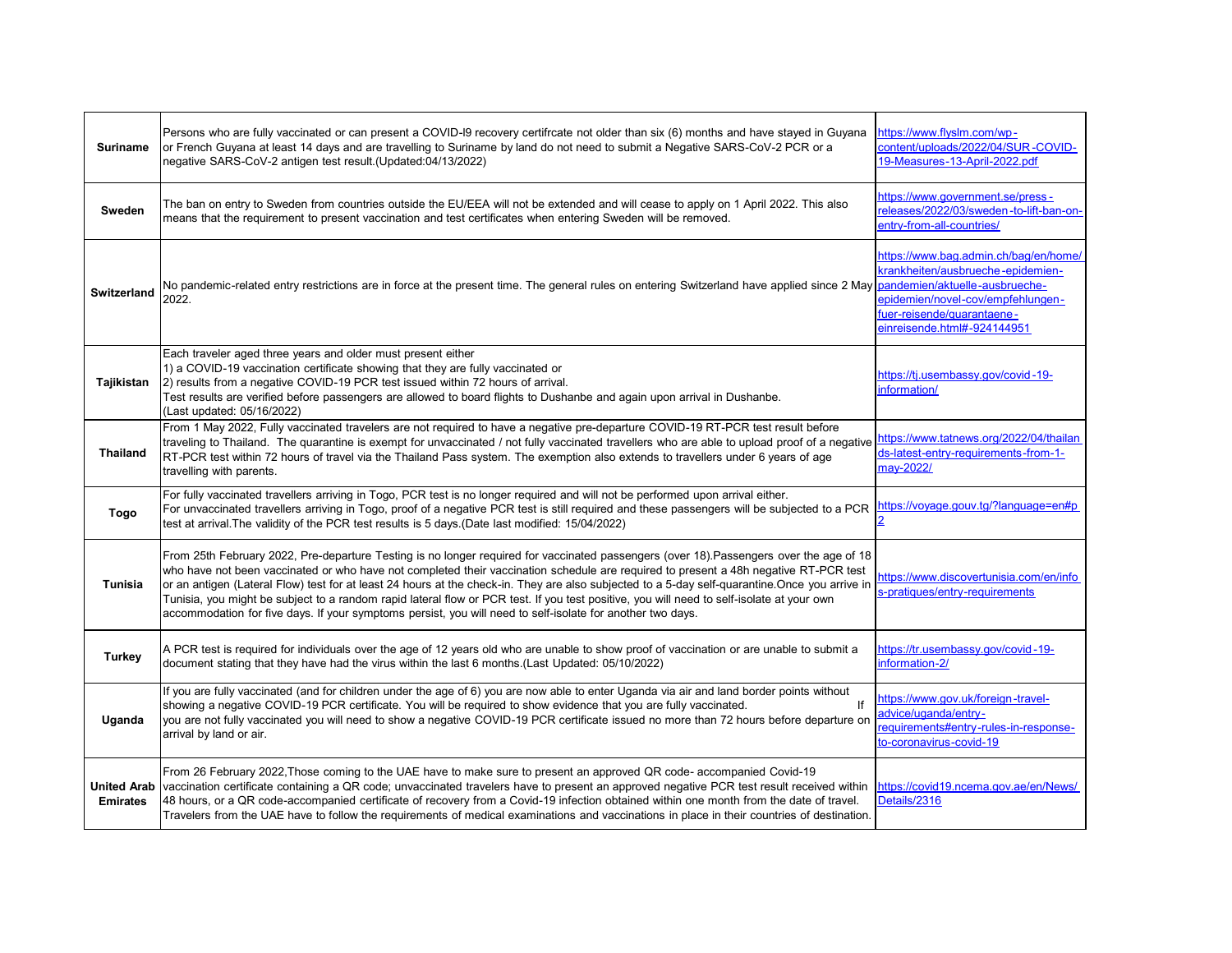| United<br>Kingdom | From 4am 18 March, 2022, no-one entering the UK will need to take tests or complete a passenger locator form.                                                                                                                                                                                                                                                                                                                                                                                                                                                                  | https://www.gov.uk/government/news/all<br>-covid-19-travel-restrictions-removed-in-<br>the-uk                                                 |
|-------------------|--------------------------------------------------------------------------------------------------------------------------------------------------------------------------------------------------------------------------------------------------------------------------------------------------------------------------------------------------------------------------------------------------------------------------------------------------------------------------------------------------------------------------------------------------------------------------------|-----------------------------------------------------------------------------------------------------------------------------------------------|
| Uruguay           | Foreign citizens who are fully vaccinated or have already completed the COVID-19 disease within the last 90 (ninety) days are not<br>required to present a negative COVID-19 RT-PCR or antigen test result before departure to Uruguay.Unvaccinated travelers need to prove<br>a negative result of SARS-CoV-2 virus detection test (by molecular biology technique PCR-RT or antigen test), performed no more than 72 usitos-para-ingreso-uruguay-personas-<br>(seventy-two) hours before the start of the trip, in a laboratory enabled in the country of origin or transit. | https://www.qub.uy/ministerio-salud-<br>publica/comunicacion/publicaciones/req<br>nacionales-extranjeras                                      |
| <b>Uzbekistan</b> | Effective March 16, 2022, foreign citizens can travel to Uzbekistan with a vaccination certificate or vaccine passport.<br>For travelers without vaccination documents, a negative PCR COVID-19 test performed within 72 hours of arrival is required for entry to<br>Uzbekistan.(Last updated: 05/05/2022)                                                                                                                                                                                                                                                                    | https://uz.usembassy.gov/covid-19-<br>information/                                                                                            |
| Vietnam           | Foreign arrivals will no longer have to take any COVID-19 tests to enter Viet Nam from May 15, 2022, the Government announced Friday.                                                                                                                                                                                                                                                                                                                                                                                                                                          | https://en.baochinhphu.vn/viet-nam-to-<br>scrap-covid-19-test-requirements-for-<br>vaccinated-entrants-from-mid-may-<br>11122051320312898.htm |
| Zambia            | Fully vaccinated traveller do not require any form of negative COVID test results, but shall be requires to provide proof of a full vaccination<br>status.(Updated:03/23/2022)                                                                                                                                                                                                                                                                                                                                                                                                 | https://www.zambiaimmigration.gov.zm/<br>content/uploads/2022/03/Revised Trav<br><b>Guidelines Zambia.pdf</b>                                 |
| Zimbabwe          | All ports of entry have been opened. Returning residents & visitors will no longer be required to present a negative COVID19 PCR<br>certificate at the port of entry but should present a valid Vaccination Certificate showing they are fully vaccinated.                                                                                                                                                                                                                                                                                                                     | https://zimbabwetourism.net/covid19 -<br>quidelines-for-travellers/                                                                           |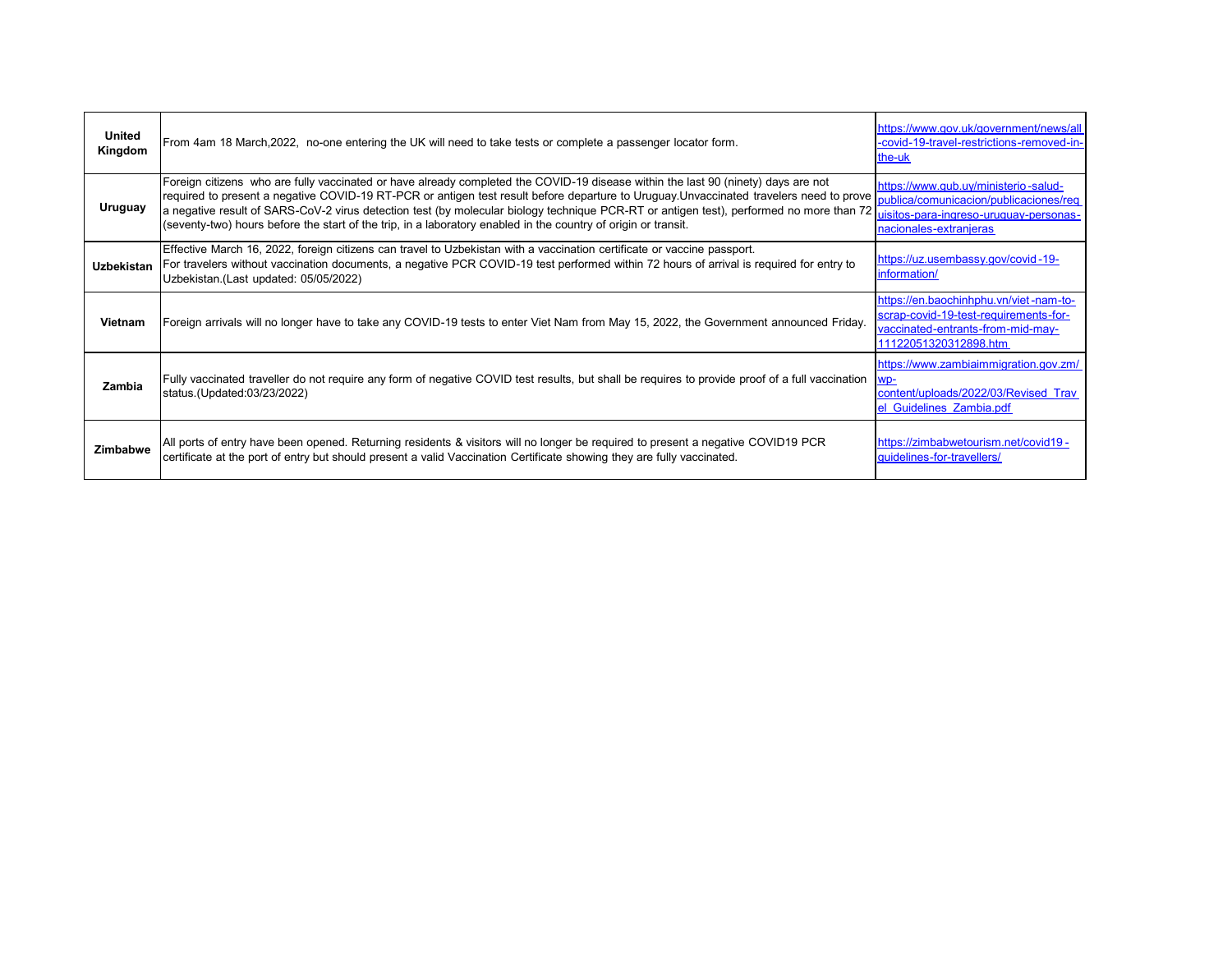| Anyone arriving in Angola must present proof of a negative RT-PCR COVID-19 test; passengers may take the test up to 72 hours<br>https://ao.usembassy.gov/covid-19-<br>Angola<br>information/<br>prior to travel.(Last updated: 04/06/2022)<br>ntry-rules-to-the-republic-of-<br>azerbaijan-during-covid-19-<br>On the basis of relevant confirming documents and certificate of a negative result of COVID-19 PCR test passed within 72 hours<br>Azerbaijan<br>pandemic/covid-19-pandemiyasi-ile-<br>before departure; Children under 1 year of age are not required negative result of COVID-19 PCR test.<br>elagedar-azerbaycan-respublikasina-<br>giris-cixis-sertleri<br>Effective 27 December 2021, any person presenting test results older than three days (72 hours) will not be allowed entry into The<br>Bahamas. The Bahamas has suspended the mandatory COVID-19 RT-PCR testing requirement for vaccinated travellers, which<br><b>Bahamas</b><br>was expected to take effect on 7 January 2022. Rapid Antigen tests will continue to be accepted for fully vaccinated persons. (Last<br>tes<br>Updated: 04/02/2022 11:26 AM EST)<br>ALL travellers must travel with an accepted valid negative COVID-19 PCR Test OR Rapid Antigen Test result.<br>https://www.visitbarbados.org/covid-<br>Travellers are permitted to travel to Barbados with a valid negative Rapid Antigen test OR Rapid COVID-19 PCR test result done<br><b>Barbados</b><br>19-travel-quidelines-2022<br>within 1 day prior to arrival in Barbados OR a negative RT-PCR COVID-19 test result done within 3 days prior to arrival.<br>(Last<br>Updated: 0329th March 2022)<br>all travelers (other than Belarusian citizens and permanent residents) age 6 and above are required to present documentation of a<br>https://by.usembassy.gov/covid-19-<br><b>Belarus</b><br>information/<br>negative PCR test performed within 3 days of entering.(Updated:07/22/2021)<br>The Government of Benin has announced a new testing protocol and will require all travelers bound for Cotonou by air to present a<br><b>Benin</b><br>negative PCR test result. The test must have been taken within 72 hours of arrival in Cotonou.(Last updated: April 13, 2022)<br>All travelers entering or exiting Brunei must be fully vaccinated with booster shot, or have received the second dose within the past<br>3 months (vaccinated travelers).<br><b>Brunei</b><br>services-covid-19-information/<br>All travelers entering Brunei must provide proof of a negative COVID-19 RT-PCR test taken within two calendar days or a negative<br>certified ART test taken within one calendar day prior to departure.(Last Updated: May 18, 2022)<br>Travellers must have a negative COVID-19 PCR (nasal swab) test result in English or French. The test must be taken a maximum<br><b>Burkina Faso</b><br>of 5 days before arrival.<br>https://www.gov.uk/foreign-travel-<br>All travellers must have proof of a negative COVID-19 test issued in the last 72 hours. Arrivals at Bujumbura International Airport<br><b>Burundi</b><br>advice/burundi/entry-requirements<br>need to pay US \$100 in cash for their PCR test.<br>While it is not mandatory, it is always advisable to perform a diagnostic test before traveling. The approval of vaccines to access the<br>Mobility Pass is voluntary. We recommend processing it, since the pass allows you to enter interior rooms of restaurants, cinemas,<br><b>Chile</b><br>$\overline{el}$<br>theaters, bus trips, among others. | Open for International Travel With Required COVID-19 Testing (48 Member States)<br>Updated on 31 May, 2022 |  |                                                                                                                                                                                 |  |
|---------------------------------------------------------------------------------------------------------------------------------------------------------------------------------------------------------------------------------------------------------------------------------------------------------------------------------------------------------------------------------------------------------------------------------------------------------------------------------------------------------------------------------------------------------------------------------------------------------------------------------------------------------------------------------------------------------------------------------------------------------------------------------------------------------------------------------------------------------------------------------------------------------------------------------------------------------------------------------------------------------------------------------------------------------------------------------------------------------------------------------------------------------------------------------------------------------------------------------------------------------------------------------------------------------------------------------------------------------------------------------------------------------------------------------------------------------------------------------------------------------------------------------------------------------------------------------------------------------------------------------------------------------------------------------------------------------------------------------------------------------------------------------------------------------------------------------------------------------------------------------------------------------------------------------------------------------------------------------------------------------------------------------------------------------------------------------------------------------------------------------------------------------------------------------------------------------------------------------------------------------------------------------------------------------------------------------------------------------------------------------------------------------------------------------------------------------------------------------------------------------------------------------------------------------------------------------------------------------------------------------------------------------------------------------------------------------------------------------------------------------------------------------------------------------------------------------------------------------------------------------------------------------------------------------------------------------------------------------------------------------------------------------------------------------------------------------------------------------------------------------------------------------------------------------------------------------------------------------------------------------------------------------------------------------------------------------------------------------------------------------------------------------------------------------------------------------------------------------------------------------------------------------------------------------|------------------------------------------------------------------------------------------------------------|--|---------------------------------------------------------------------------------------------------------------------------------------------------------------------------------|--|
|                                                                                                                                                                                                                                                                                                                                                                                                                                                                                                                                                                                                                                                                                                                                                                                                                                                                                                                                                                                                                                                                                                                                                                                                                                                                                                                                                                                                                                                                                                                                                                                                                                                                                                                                                                                                                                                                                                                                                                                                                                                                                                                                                                                                                                                                                                                                                                                                                                                                                                                                                                                                                                                                                                                                                                                                                                                                                                                                                                                                                                                                                                                                                                                                                                                                                                                                                                                                                                                                                                                                                         |                                                                                                            |  |                                                                                                                                                                                 |  |
|                                                                                                                                                                                                                                                                                                                                                                                                                                                                                                                                                                                                                                                                                                                                                                                                                                                                                                                                                                                                                                                                                                                                                                                                                                                                                                                                                                                                                                                                                                                                                                                                                                                                                                                                                                                                                                                                                                                                                                                                                                                                                                                                                                                                                                                                                                                                                                                                                                                                                                                                                                                                                                                                                                                                                                                                                                                                                                                                                                                                                                                                                                                                                                                                                                                                                                                                                                                                                                                                                                                                                         |                                                                                                            |  | https://www.mfa.gov.az/en/category/e                                                                                                                                            |  |
|                                                                                                                                                                                                                                                                                                                                                                                                                                                                                                                                                                                                                                                                                                                                                                                                                                                                                                                                                                                                                                                                                                                                                                                                                                                                                                                                                                                                                                                                                                                                                                                                                                                                                                                                                                                                                                                                                                                                                                                                                                                                                                                                                                                                                                                                                                                                                                                                                                                                                                                                                                                                                                                                                                                                                                                                                                                                                                                                                                                                                                                                                                                                                                                                                                                                                                                                                                                                                                                                                                                                                         |                                                                                                            |  | https://www.bahamas.com/travelupda                                                                                                                                              |  |
|                                                                                                                                                                                                                                                                                                                                                                                                                                                                                                                                                                                                                                                                                                                                                                                                                                                                                                                                                                                                                                                                                                                                                                                                                                                                                                                                                                                                                                                                                                                                                                                                                                                                                                                                                                                                                                                                                                                                                                                                                                                                                                                                                                                                                                                                                                                                                                                                                                                                                                                                                                                                                                                                                                                                                                                                                                                                                                                                                                                                                                                                                                                                                                                                                                                                                                                                                                                                                                                                                                                                                         |                                                                                                            |  |                                                                                                                                                                                 |  |
|                                                                                                                                                                                                                                                                                                                                                                                                                                                                                                                                                                                                                                                                                                                                                                                                                                                                                                                                                                                                                                                                                                                                                                                                                                                                                                                                                                                                                                                                                                                                                                                                                                                                                                                                                                                                                                                                                                                                                                                                                                                                                                                                                                                                                                                                                                                                                                                                                                                                                                                                                                                                                                                                                                                                                                                                                                                                                                                                                                                                                                                                                                                                                                                                                                                                                                                                                                                                                                                                                                                                                         |                                                                                                            |  |                                                                                                                                                                                 |  |
|                                                                                                                                                                                                                                                                                                                                                                                                                                                                                                                                                                                                                                                                                                                                                                                                                                                                                                                                                                                                                                                                                                                                                                                                                                                                                                                                                                                                                                                                                                                                                                                                                                                                                                                                                                                                                                                                                                                                                                                                                                                                                                                                                                                                                                                                                                                                                                                                                                                                                                                                                                                                                                                                                                                                                                                                                                                                                                                                                                                                                                                                                                                                                                                                                                                                                                                                                                                                                                                                                                                                                         |                                                                                                            |  | https://bj.usembassy.gov/info-covid19/                                                                                                                                          |  |
|                                                                                                                                                                                                                                                                                                                                                                                                                                                                                                                                                                                                                                                                                                                                                                                                                                                                                                                                                                                                                                                                                                                                                                                                                                                                                                                                                                                                                                                                                                                                                                                                                                                                                                                                                                                                                                                                                                                                                                                                                                                                                                                                                                                                                                                                                                                                                                                                                                                                                                                                                                                                                                                                                                                                                                                                                                                                                                                                                                                                                                                                                                                                                                                                                                                                                                                                                                                                                                                                                                                                                         |                                                                                                            |  | https://bn.usembassy.gov/u-s-citizen-                                                                                                                                           |  |
|                                                                                                                                                                                                                                                                                                                                                                                                                                                                                                                                                                                                                                                                                                                                                                                                                                                                                                                                                                                                                                                                                                                                                                                                                                                                                                                                                                                                                                                                                                                                                                                                                                                                                                                                                                                                                                                                                                                                                                                                                                                                                                                                                                                                                                                                                                                                                                                                                                                                                                                                                                                                                                                                                                                                                                                                                                                                                                                                                                                                                                                                                                                                                                                                                                                                                                                                                                                                                                                                                                                                                         |                                                                                                            |  | https://www.sante.gov.bf/detail?tx_ne<br>ws pi1%5Baction%5D=detail&tx new<br>s pi1%5Bcontroller%5D=News&tx n<br>ews_pi1%5Bnews%5D=251&cHash=<br>d31c072928bdb394f6ac66ebab5e2fc |  |
|                                                                                                                                                                                                                                                                                                                                                                                                                                                                                                                                                                                                                                                                                                                                                                                                                                                                                                                                                                                                                                                                                                                                                                                                                                                                                                                                                                                                                                                                                                                                                                                                                                                                                                                                                                                                                                                                                                                                                                                                                                                                                                                                                                                                                                                                                                                                                                                                                                                                                                                                                                                                                                                                                                                                                                                                                                                                                                                                                                                                                                                                                                                                                                                                                                                                                                                                                                                                                                                                                                                                                         |                                                                                                            |  |                                                                                                                                                                                 |  |
|                                                                                                                                                                                                                                                                                                                                                                                                                                                                                                                                                                                                                                                                                                                                                                                                                                                                                                                                                                                                                                                                                                                                                                                                                                                                                                                                                                                                                                                                                                                                                                                                                                                                                                                                                                                                                                                                                                                                                                                                                                                                                                                                                                                                                                                                                                                                                                                                                                                                                                                                                                                                                                                                                                                                                                                                                                                                                                                                                                                                                                                                                                                                                                                                                                                                                                                                                                                                                                                                                                                                                         |                                                                                                            |  | https://www.chile.travel/planviajarachil                                                                                                                                        |  |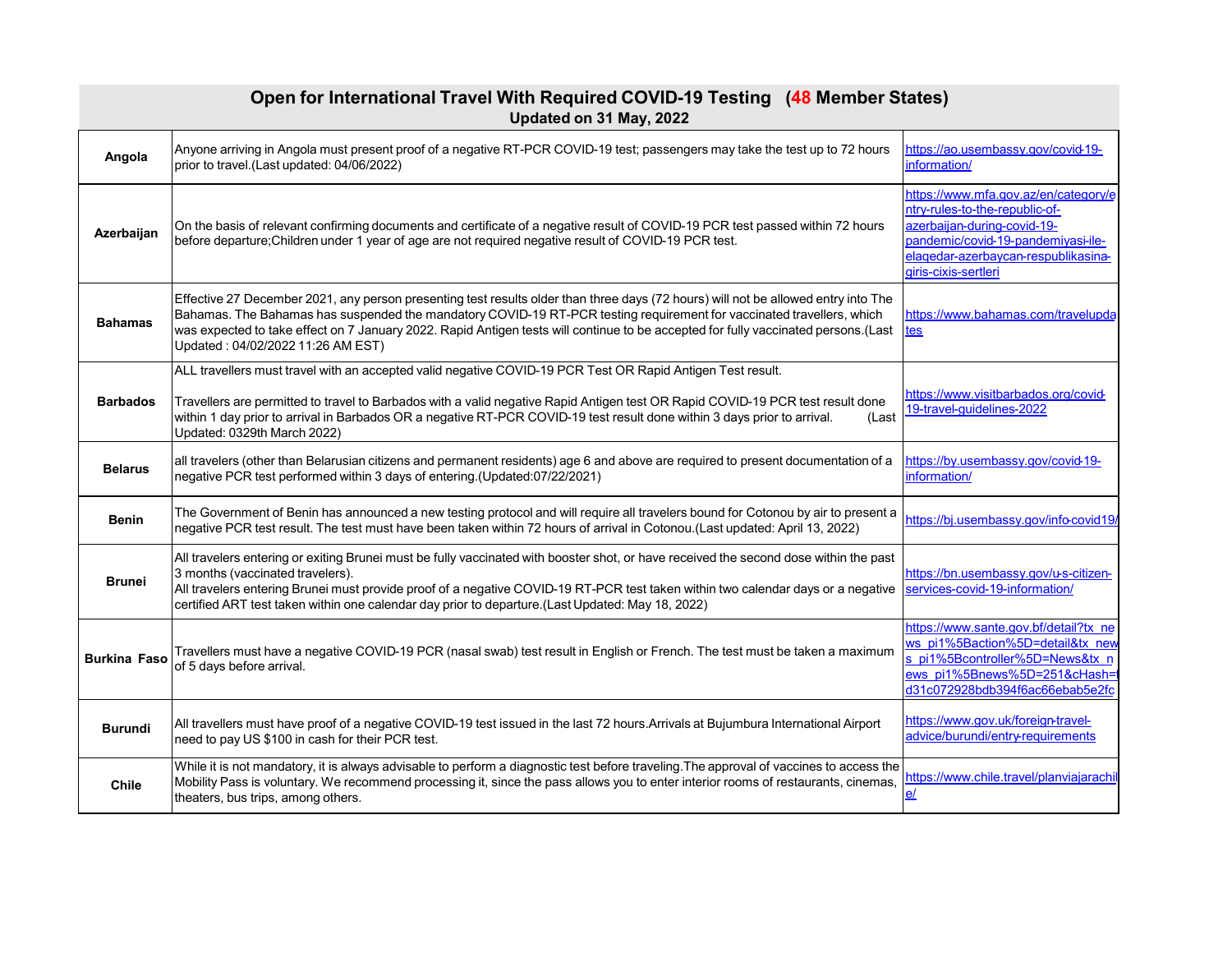| Congo                                     | If you are a traveler to Congo, you must before your departure from abroad: Pay for the COVID-19 PCR test to be carried out as<br>soon as you arrive at Congo airports (Brazzaville and Pointe Noire).                                                                                                                                                                                                                                                                                                                                                                             | https://voyage-congo.com/en/                                                                                                   |
|-------------------------------------------|------------------------------------------------------------------------------------------------------------------------------------------------------------------------------------------------------------------------------------------------------------------------------------------------------------------------------------------------------------------------------------------------------------------------------------------------------------------------------------------------------------------------------------------------------------------------------------|--------------------------------------------------------------------------------------------------------------------------------|
| <b>Democratic</b><br>Republic of<br>Congo | If you're fully vaccinated, Travellers aged 11 and above need to provide proof of a negative coronavirus test upon entry to DRC<br>and/or proof of vaccination against COVID-19. The test result date must be within the 48 hours prior to your arrival. Children under<br>the age of 11 are exempt. There is no requirement for a PCR COVID-19 test at the airport upon arrival. If you're not fully<br>vaccinated, you will be subject to an additional PCR test on arrival.                                                                                                     | https://www.gov.uk/foreign-travel-<br>advice/democratic-republic-of-the-<br>congo/entry-requirements                           |
| <b>Djibouti</b>                           | Even if you are fully vaccinated you will still need to arrive with a PCR test which must have been taken within 72 hours of the start<br>of the journey and 120 hours of arrival in Djibouti. On arrival you will be required to take an additional COVID-19 test at the airport<br>for which you will pay \$30.                                                                                                                                                                                                                                                                  | https://www.gov.uk/foreign-travel-<br>advice/djibouti/entry-<br>equirements#entry-rules-in-<br>esponse-to-coronavirus-covid-19 |
| <b>Ecuador</b>                            | Any traveler over 3 years of age must present a mandatory vaccination certificate with QR code or COVID-19 vaccination card valid<br>with at least 14 days of validity after completing the scheme, or the negative result of an RT-PCR test carried out up to 72 hours<br>prior to boarding to Ecuador. Passengers under 3 years of age will not present these requirements.                                                                                                                                                                                                      | https://www.aeropuertoquito.aero/es/p<br>otocolo-covid-19.html                                                                 |
| <b>Eritrea</b>                            | Travellers, regardless of whether fully vaccinated or not, must have a negative COVID-19 PCR test result. The test must be taken a<br>maximum of 72 hours before arrival in Eritrea.(Last updated: 05/09/2022)                                                                                                                                                                                                                                                                                                                                                                     | https://er.usembassy.gov/covid-19-<br>nformation/                                                                              |
| Fiji                                      | Fiji is quarantine free for fully-vaccinated travellers from all over the world. Travellers (16yrs+) must produce a digital/paper<br>certification of full-vaccination at least 14 days before travel. All travellers (12 years+) must take a pre-booked Rapid Antigen Test<br>(RAT) anytime within 72 hours of arrival in Fiji, at their hotel or nearby testing facility. This test must also be taken by travellers<br>transiting Fiji for more than 48 hours                                                                                                                   | https://www.fiji.travel/articles/frequentl<br>y-asked-questions-travelling-to-fiji                                             |
| Guinea-Bissau                             | Entry and exit into Guinea-Bissau is permitted only with the presentation of a negative COVID-19 test result (done within 72 hours<br>from the start of travel) (Last updated: 04/22/2022)                                                                                                                                                                                                                                                                                                                                                                                         | https://gw.usmission.gov/covid-19-<br>information/                                                                             |
| Guyana                                    | From November 1, 2021, the following COVID 19 measures shall apply as travel requirements for entry into Guyana. The<br>measures in the Official Gazette (Extraordinary) of Guyana, 235/2021 is applicable with these variations.<br>The following documents are required before travelling to Guyana<br>1) Proof of full vaccination<br>2) Negative SARS-CoV-2 Antigen test not older than 72 hours or a negative SARs-Cov-2 PCR test not older than 72 hours                                                                                                                     | https://www.health.gov.gy/images/trav<br>el requirement.pdf                                                                    |
| India                                     | Fully vaccinated travelers from 88 countries/regions with COVID-19 vaccination certificates issued from these countries are not<br>required to provide proof of a negative COVID-19 test result before traveling to India. Travelers must upload their COVID-19<br>vaccination certificate through the Air Suvidha portal.                                                                                                                                                                                                                                                         | GuidelinesforInternationalarrivalsupda<br>tedon10thFebruary2022.pdf<br>(mohfw.gov.in)                                          |
| Indonesia                                 | All foreign nationals entering Indonesia must present a negative PCR test issued a maximum of 2 x 24 hours before departure, as<br>well as a fully completed Electronic Health Alert Card (eHAC) for contact tracing purposes. All foreign nationals entering Indonesia<br>must carry out a PCR test upon arrival. Foreign nationals who present a positive PCR test result upon arrival will be transferred to<br>an isolation or treatment facility by the relevant authorities. Consult the Indonesian government COVID-19 website for full<br>details.(Updated on: 04/29/2022) | https://www.dfa.ie/travel/travel-<br>advice/a-z-list-of-countries/indonesia/                                                   |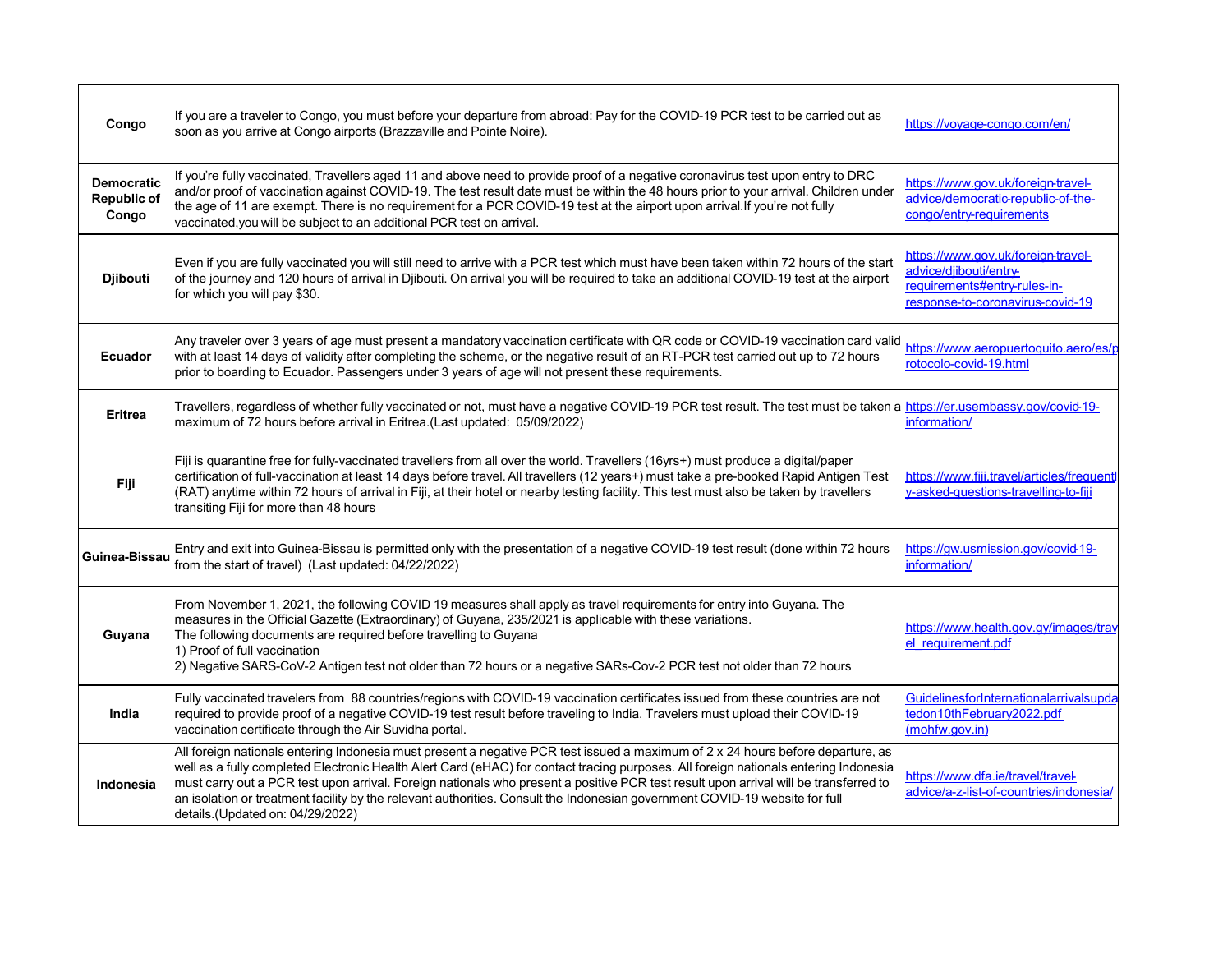| Iran              | Travelers must have a negative COVID-19 PCR test result. The test must be taken a maximum of 72 hours before departure. The<br>results must be in English or approved by an Iranian consulate.                                                                                                                                                                                                                                                                                                                                                                   | https://caa.gov.ir/covid-<br>Z77*MTY0NjM1OTE5NS40LjEuMTY<br>0NiM1OTI3MS4w                                           |
|-------------------|------------------------------------------------------------------------------------------------------------------------------------------------------------------------------------------------------------------------------------------------------------------------------------------------------------------------------------------------------------------------------------------------------------------------------------------------------------------------------------------------------------------------------------------------------------------|---------------------------------------------------------------------------------------------------------------------|
| <b>Kazakhstan</b> | The Government of Kazakhstan requires foreign travelers arriving in Kazakhstan to provide a negative COVID-19 PCR test with<br>results dated no more than three days prior to their entry to Kazakhstan.(Last updated: 05/12/2022)                                                                                                                                                                                                                                                                                                                               | https://kz.usembassy.gov/covid-19-<br>information/                                                                  |
| Laos              | All individuals shall present a negative RT-PCR COVID-19 test certificate within 72 hours and a COVID-19 vaccination certificate<br>upon arrival in the Lao PDR. (Update :03/17/2022).                                                                                                                                                                                                                                                                                                                                                                           | http://www.mofa.gov.la/images/2020C<br>ovid19/MoFAadvisory2143unofficialTr<br>anslation.pdf                         |
| Liberia           | Travelers must have a negative COVID-19 PCR test result from a test taken a maximum of 72 hours before departure and<br>obtained from an accredited laboratory.(Updaed:04/21/2022)                                                                                                                                                                                                                                                                                                                                                                               | https://www.nphil.gov.lr/index.php/libe<br>ria-health-ministry-introduces-new-<br>covid-19-protocols-for-travelers/ |
| Libya             | A COVID-19 PCR test administered no more than 48 hours prior to travel to Libya is required.(Last updated: 05/10/2022)                                                                                                                                                                                                                                                                                                                                                                                                                                           | https://ly.usembassy.gov/u-s-citizen-<br>services/covid-19-information/                                             |
| Madagascar        | Entry requirements update, May 12, 2022: Presentation of a negative result of an Rt-PCR test performed 72 hours before<br>boarding. Performing a rapid antigen test upon arrival in Madagascar, at the traveler's expense. In case of a positive result to the<br>rapid antigen test on arrival, a 7-day self-isolation at least will be implemented in a dedicated facility, at the traveler's expense.                                                                                                                                                         | https://madagascar-tourisme.com/Fr-<br>fr/border-reopening/                                                         |
| <b>Malawi</b>     | Malawi's borders were fully opened in August 2021 to allow entry for all travellers with a negative PCR test obtained no more than<br>72 hours prior to arrival. (PCR test requirement applies to all travellers over 12 months of age). In late November 2021, the<br>Presidential Taskforce announced the additional need (as from 10 December 2021) for all travellers to show a valid electronic<br>COVID-19 full vaccination Certificate at point of entry.                                                                                                 | https://www.malawitourism.com/travel<br>-advice/                                                                    |
| <b>Mauritania</b> | A NEGATIVE PCR TEST IS ONLY REQUIRED FOR ENTRY TO MAURITANIA IF YOU LACK PROOF OF FULL VACCINATION.<br>Travelers should keep their test results with them throughout their travels because the test results can be requested by airline<br>agents or immigration officials. (Last updated: 05/11/22)                                                                                                                                                                                                                                                             | https://mr.usembassy.gov/covid-19-<br>information-2/                                                                |
| <b>Mauritius</b>  | 1) You must be fully vaccinated to freely explore our island and its attractions throughout your holidayCOVID-19. testing will be<br>required on arrival (day 0) in Mauritius.<br>2)<br>Unvaccinated guests must book a 14-night quarantine stay in an official quarantine hotel. To enter Mauritius, you must present a<br>negative PCR test taken within 72 hours before departure. You will have a PCR test on arrival, day 7 and day 14. After a negative<br>PCR test on day 14, you can freely explore the island and move to new accommodation or go home. | https://mauritiusnow.com/                                                                                           |
| <b>Morocco</b>    | Passengers travelling to Morocco must present a vaccination pass and a negative PCR test result less than 48 hours old before<br>boarding the plane.                                                                                                                                                                                                                                                                                                                                                                                                             | https://www.visitmorocco.com/en/trav<br>el-info/covid-19-travel-safely-to-<br>morocco                               |
| <b>Myanmar</b>    | Entry Requirements: A COVID-19 fully vaccinated certificate at least 14 days before arrival to Myanmar, with one of the vaccines<br>which has been approved by the Ministry of Health.<br>A negative COVID-19 RT-PCR test issued at most 72 hours before arrival.(Last updated: 06/05/2022)                                                                                                                                                                                                                                                                      | https://mm.usembassy.gov/covid-19-<br>information/                                                                  |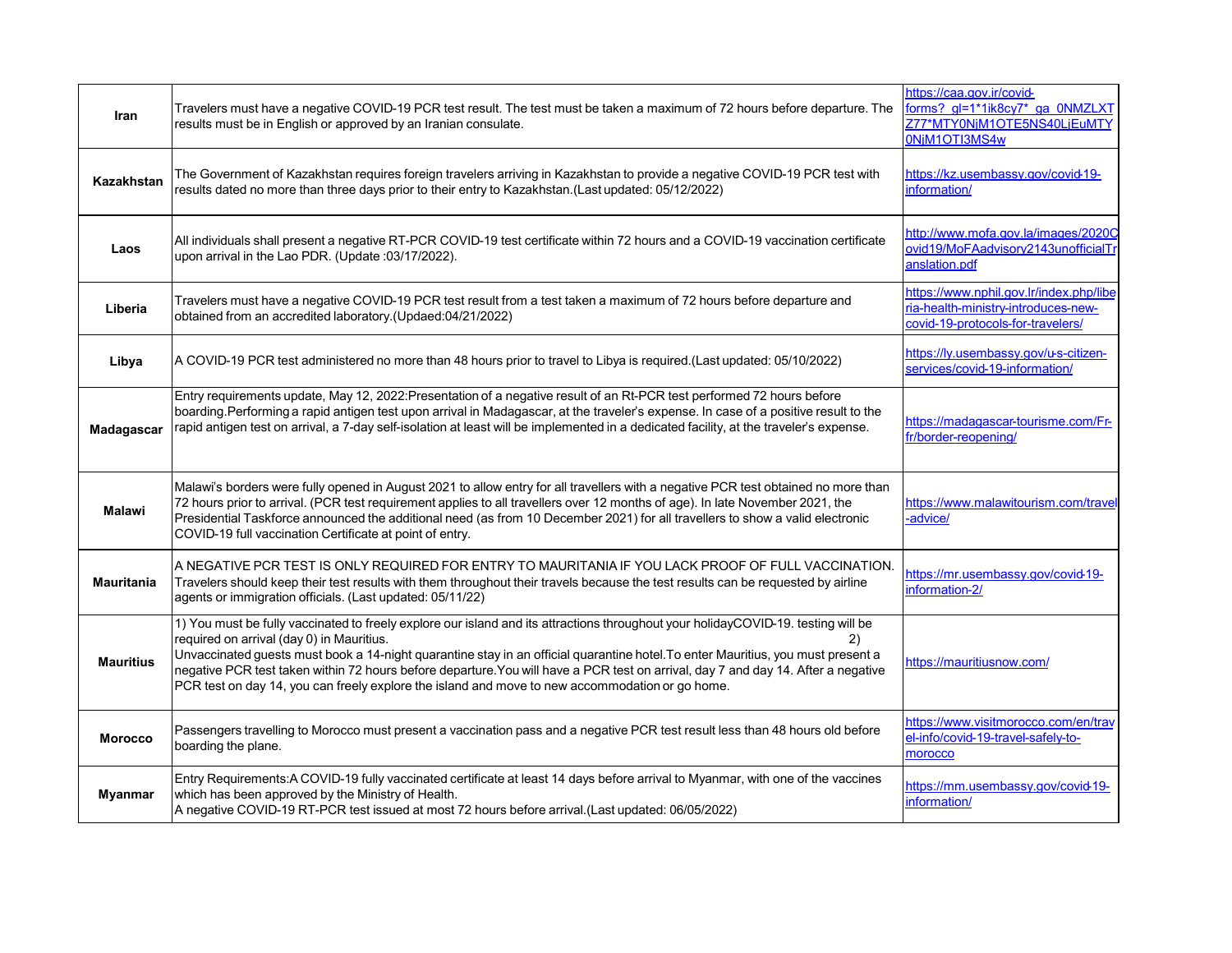| <b>New Zealand</b>         | Most travellers entering New Zealand must provide evidence of a negative COVID-19 result from one of these tests.(Last updated:<br>18 May 2022 at 4:37 pm):<br>1) PCR test (Polymerase Chain Reaction)<br>You must get a PCR test no more than 48 hours before your first international flight to New Zealand.<br>2) RAT (Rapid Antigen Test)<br>You must get a supervised rapid antigen test (RAT) no more than 24 hours before your first international flight to New Zealand.<br>3)LAMP test (Loop-mediated isothermal amplification)<br>You must get a supervised loop-mediated isothermal amplification (LAMP) test administered no more than 24 hours before the<br>scheduled departure of your first international flight to New Zealand.                                                                                                                                                                                                                                                                           | https://covid19.govt.nz/internation<br>al-travel/travel-to-new-<br>zealand/pre-departure-tests-to-<br>enter-new-zealand/ |
|----------------------------|----------------------------------------------------------------------------------------------------------------------------------------------------------------------------------------------------------------------------------------------------------------------------------------------------------------------------------------------------------------------------------------------------------------------------------------------------------------------------------------------------------------------------------------------------------------------------------------------------------------------------------------------------------------------------------------------------------------------------------------------------------------------------------------------------------------------------------------------------------------------------------------------------------------------------------------------------------------------------------------------------------------------------|--------------------------------------------------------------------------------------------------------------------------|
| Nicaragua                  | Travelers must have an original negative COVID-19 RT-PCR test result. The test must be taken a maximum of 72 hours before<br>arrival in Nicaragua.                                                                                                                                                                                                                                                                                                                                                                                                                                                                                                                                                                                                                                                                                                                                                                                                                                                                         | https://www.intur.gob.ni/2020/09/21/ni<br>caragua-reanuda-vuelos-comerciales                                             |
| Palau                      | Travelers must submit proof of complete COVID-19 vaccination with final dose administered at least fourteen (14) days prior to<br>departure to the Republic.All Travelers must also provide proof of either: a). A negative result of a COVID-19 PCR test (any type of<br>PCR test, including NAAT, RTPCR, qPCR, RT-LAMP, TMA, molecular test, isothermal amplification, ddPCR, or CRISPR), and<br>such test must be taken within three (3) days prior to departure from the point of origin to the Republic; or b). A negative result of a https://www.palaugov.pw/travel/<br>COVID-19 antigen test (WHO or US FDA authorized or approved test), and such test must be taken within one (1) day prior to<br>departure from the point of origin to the Republic; or c). Documentation of recovery from COVID-19 which includes proof of a<br>recent positive viral test and a letter from a healthcare provider or a public health official stating that traveler has recovered from<br>COVID-19 and is cleared to travel. |                                                                                                                          |
| <b>Papua New</b><br>Guinea | 1) All persons must be fully vaccinated to travel to PNG, unless they are under 18 years of age or are a citizen of Papua New<br>Guinea. A person is considered fully vaccinated if they have had the recommended number of doses for the vaccine as listed in<br>Schedule 2, within the past 6 months; or they have had the recommended number of doses for the vaccine, as listed in Schedule 2 https://www.papuanewguinea.travel/tr<br>and they have had a booster vaccine; 2) All persons traveling to PNG must have a valid COVID-19 test within 72 hours prior to their avel-advice-update<br>original port of departure. Children aged 5 years and under are exempted from being tested; 3)All people arriving into PNG will be<br>tested for COVID-19 upon arrival;                                                                                                                                                                                                                                                |                                                                                                                          |
| <b>Philippines</b>         | Travelers are required to provide proof of a negative COVID-19 RT-PCR or antigen test result. The RT-PCR test must be taken a<br>maximum of 48 hours before departure from the first country of origin in a continuous journey to the Philippines. The antigen test<br>must be administered by a healthcare professional in a healthcare facility, laboratory, clinic, pharmacy, or another similar<br>establishment a maximum of 24 hours before departure from the first country of origin in a continuous journey to the Philippines.                                                                                                                                                                                                                                                                                                                                                                                                                                                                                   | https://philippines.travel/safetrip                                                                                      |
| Portugal                   | (Updated on 6 may)<br>Allowed air traffic: All passengers are authorized to enter national territory, regardless of their origin or purpose of travel.<br>Mandatory to present:<br>- A valid vaccination EU Digital COVID Certificate (with a complete vaccination schedule or with a complete vaccination schedule<br>and a vaccine booster)<br>Or a valid test or recovery EU Digital COVID Certificate,<br>Or a valid vaccination certificate (with a complete vaccination schedule or a vaccine booster) or recovery certificate issued by a<br>third country, under reciprocal conditions<br>Or a negative RT-PCR Test (or similar NAAT test) - 72h before boarding, or<br>Or a negative Laboratorial Rapid Antigen Test- 24h before boarding (according to the European Commission list)                                                                                                                                                                                                                             | https://www.visitportugal.com/en/cont<br>ent/covid-19-measures-implemented-<br>portugal                                  |
| Qatar                      | Travelers who are required to have a PCR lab result before traveling to Qatar must have it at a medical center authorized by the<br>health authorities in the country of departure. A negative test result is required and must be obtained no more than 48 hours before<br>the time of departure from the country of origin. (Please see the pre-travel test rules for detailed guidance.)                                                                                                                                                                                                                                                                                                                                                                                                                                                                                                                                                                                                                                | https://covid19.moph.gov.ga/EN/trave<br>and-return-policy/Pages/default.aspx                                             |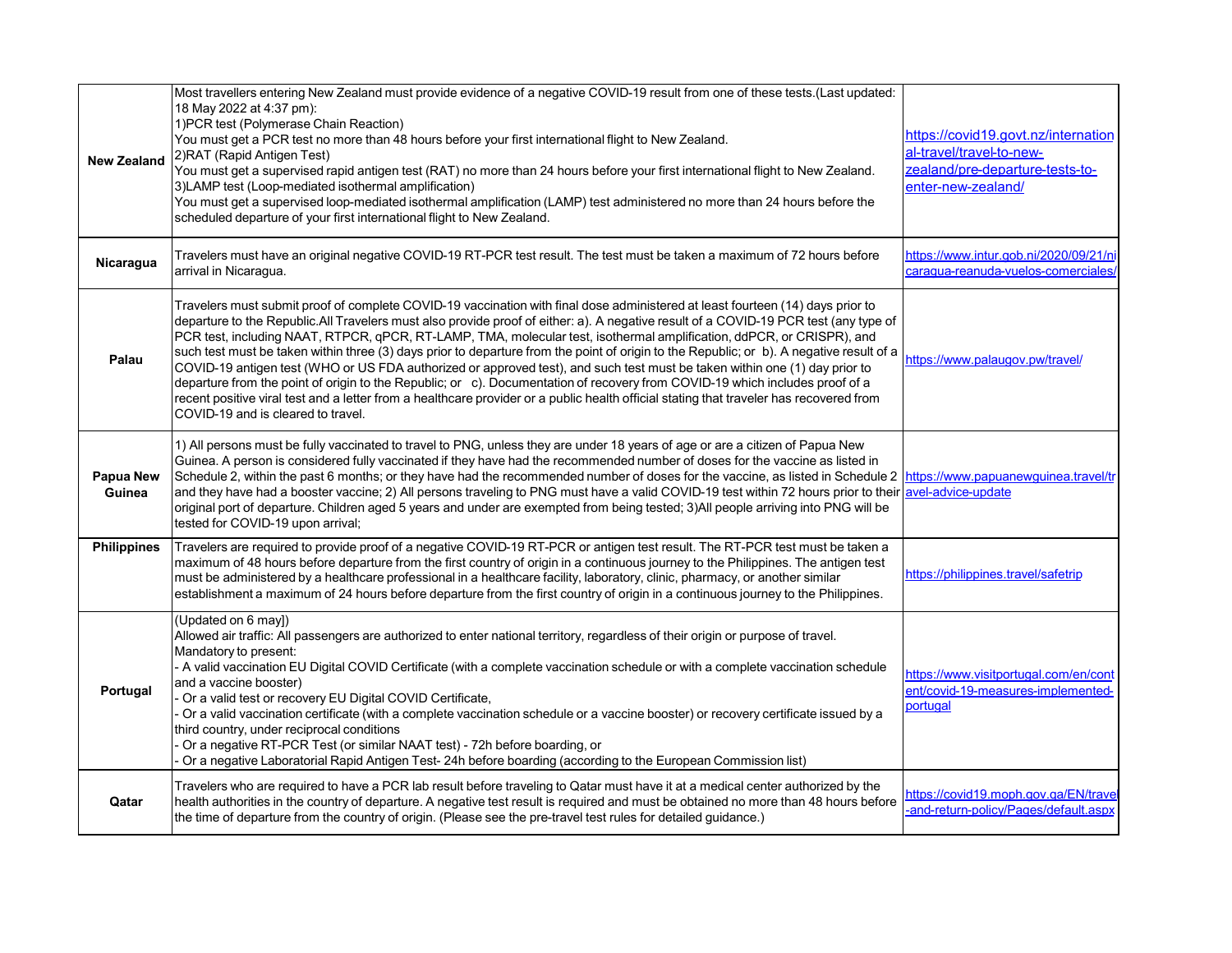| Russia<br><b>Federation</b>   | The Russian government requires that all foreign travelers present a negative PCR COVID-19 test result upon arrival, dated no<br>later than two days prior to arrival in Russia. The results can be in English and/or digital. (Last updated:03/30/2022)                                                                                                                                                                                                                                                                                                                                                                                                                                | https://ru.usembassy.gov/covid-19-<br>information/                                         |
|-------------------------------|-----------------------------------------------------------------------------------------------------------------------------------------------------------------------------------------------------------------------------------------------------------------------------------------------------------------------------------------------------------------------------------------------------------------------------------------------------------------------------------------------------------------------------------------------------------------------------------------------------------------------------------------------------------------------------------------|--------------------------------------------------------------------------------------------|
| Rwanda                        | As part of Government measures to prevent the spread of COVID-19, the following is mandatory upon entry into Rwanda, effective<br>14th May 2022:<br>Arriving passengers at Kigali International Airport must present a negative Antigen Rapid Test (RDT) taken 72 hours prior to<br>departure (meaning travelers must be tested and get results within 3 days of their first flight). COVID-19 Test is not mandatory for<br>accompanied children under 5 years. Incoming travelers eligible (aged 12 years and above) for Covid-19 vaccine are encouraged<br>to be fully vaccinated before their travel. An additional Antigen Rapid Test (RDT) will be taken upon arrival at own cost. | https://www. rbc. gov. rw/index. p<br>$hp$ ?id=745                                         |
| <b>Nevis</b>                  | Effective Friday April 1st 2022, all travelers must submit a Rapid Antigen negative test result from a CLIA/CDC/UKAS approved lab<br>Saint Kitts and accredited with ISO/IEO 17025 standard, taken 1 day prior of your arrival or submit a COVID-19 RT-PCR or NAAT negative test<br>result from a CLIA/CDC/UKAS approved lab accredited with ISO/IEO 17025 standard, taken within 3 days of your arrival, along with requirements<br>the required embarkation form, and all other supporting documentation. An embarkation form is required regardless of age.                                                                                                                          | https://www.stkittstourism.kn/travel-                                                      |
| and the<br><b>Grenadines</b>  | Saint Vincent Fully vaccinated travelers must have a negative COVID-19 RT-PCR or rapid antigen test result. The COVID-19 RT-PCR must be<br>taken a maximum of 72 hours (3 days) before arrival. Alternatively, a COVID-19 rapid antigen test must be taken 24 hours before<br>arrival. (Update:03/03/2022)                                                                                                                                                                                                                                                                                                                                                                              | http://health.gov.vc/health/index.php/c<br>ovid-19-protocols-documents                     |
|                               | All passengers arriving in the ROK by plane must provide proof of a negative COVID-19 PCR test taken within 48 hours of their<br>South Korea departure. Arriving passengers will experience some combination of temperature screening, health questionnaires, quarantines,<br>and/or COVID-tests, depending on points of departure, visa status, and nationality.(Updated:05/11/2022)                                                                                                                                                                                                                                                                                                   | https://kr.usembassy.gov/022420-<br>covid-19-information/                                  |
|                               | 1) Per guidance issued on July 25, 2021, by the Ministry of Health in the Republic of South Sudan, travelers must present a valid<br>SARS-CoV2 PCR negative test certificate with a sample collected not more than 72 hours prior to arrival at the point of entry and<br>South Sudan with documentation of full COVID-19 vaccinations (completed at least two weeks before traveling) to not require a quarantine<br>period. 2) Per guidance issued on December 22, 2021, by the Ministry of Health in the Republic of South Sudan, both inbound and<br>outbound travelers must present both a negative PCR test and proof of vaccination.(Last updated: 04/25/2022)                   | https://ss.usembassy.gov/covid-19-<br>information/                                         |
| Sudan                         | 1) Effective August 18, 2021, and until further notice, the Sudanese Civil Aviation Authority requires all passenger arriving from<br>North/South America, Europe, Australia, and New Zealand to possess a certified negative polymerise chain reaction (PCR) test<br>certificate dated within 96 hours of arrival. Persons 8 years old and younger are exempt.<br>2) Effective August 18, 2021, the Sudanese Civil Aviation Authority requires all passengers, except as noted above, to possess a<br>certified negative polymerise chain reaction (PCR) test certificate dated within 72 hours of arrival. Persons 8 years old and younger<br>are exempt.(Last Updated: 05/09/2022)   | https://sd.usembassy.gov/covid-19-<br>information/                                         |
| <b>Trinidad and</b><br>Tobago | All Travellers (including minors) must submit Negative COVID-19 PCR or Lab Acquired Antigen Test (Home Antigen tests will not<br>be accepted) Result. This test should have been taken no earlier than seventy-two (72) hours prior to arrival in Trinidad and<br>Tobago.Fully vaccinated with no symptoms of COVID-19:Will not be required to go into quarantine; Will not need to be re-tested                                                                                                                                                                                                                                                                                        | https://ttravelpass.gov.tt/travel-<br>requirement                                          |
|                               | Effective December 6, 2021, all air passengers 2 years or older with a flight departing to the US from a foreign country are required<br>show a negative COVID-19 viral test result taken no more than 1 day before travel, or documentation of having recovered from<br>United States COVID-19 in the past 90 days, before they board their flight. If you are a non-U.S. citizen, non-U.S. immigrant and not fully<br>vaccinated, you will not be allowed to board a flight to the United States. Only limited exceptions apply to the requirement to show<br>proof of vaccination(Updated:05/03/2022)                                                                                | https://www.cdc.gov/coronavirus/2019<br>-ncov/travelers/noncitizens-US-air-<br>travel.html |